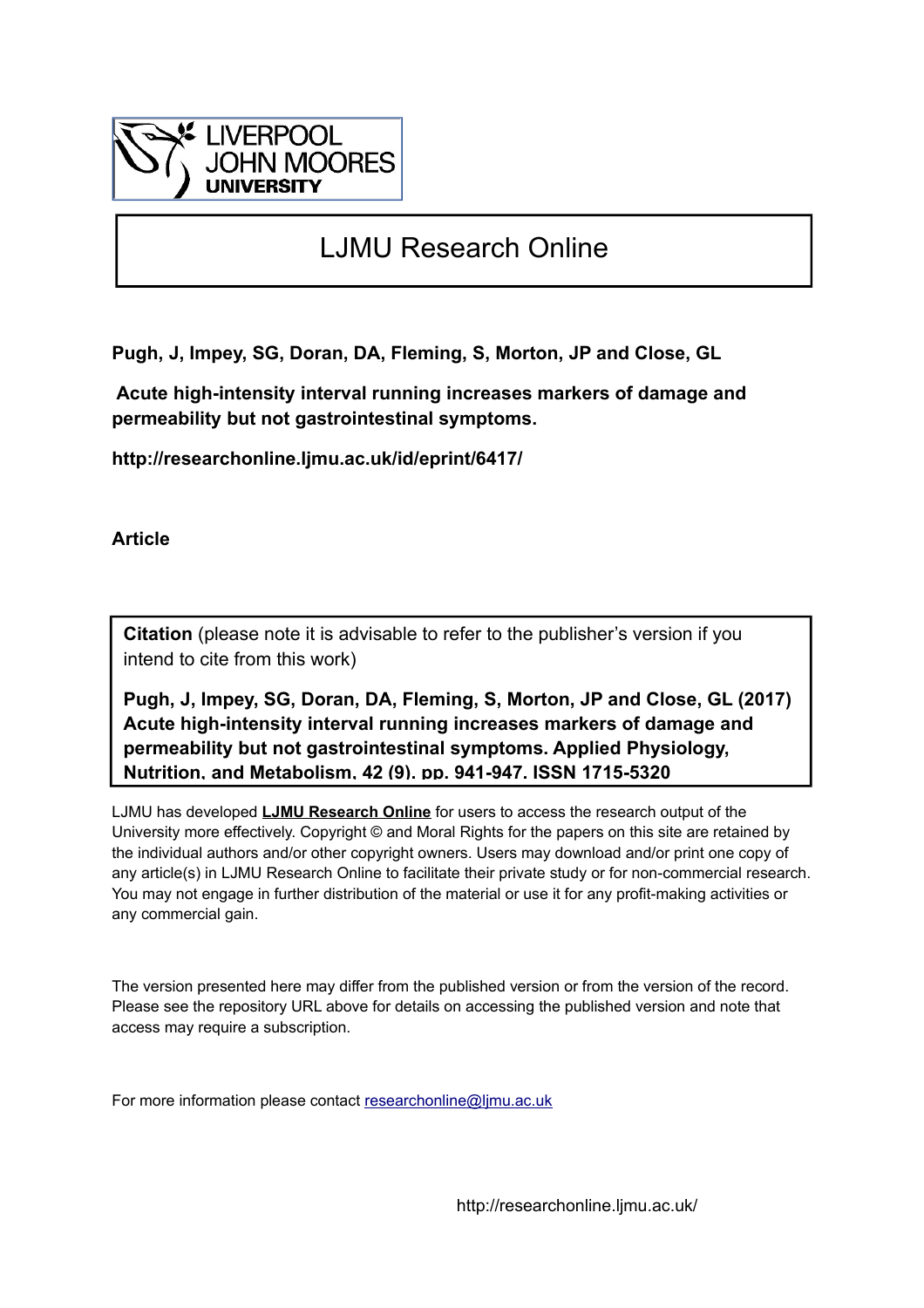# **Acute high-intensity interval running increases markers of gastrointestinal damage and permeability but not gastrointestinal symptoms**

Jamie N. Pugh<sup>1</sup>, Samuel G. Impey<sup>1</sup>, Dominic A. Doran<sup>1</sup>, Simon C. Fleming<sup>2</sup>, James P.

Morton<sup>1</sup>, Graeme L. Close<sup>1</sup>

<sup>1</sup>Research Institute for Sport and Exercise Sciences

Liverpool John Moores University

United Kingdom

<sup>2</sup>Royal Cornwall Hospital

Truro, UK

# **Corresponding author:**

Professor Graeme Close

Research Institute for Sport and Exercise Sciences

Liverpool John Moores University

Tom Reilly Building

Byrom St Campus

Liverpool

L3 3AF

United Kingdom

Email: G.L.Close@ljmu.ac.uk

Tel: +44 151 904 6266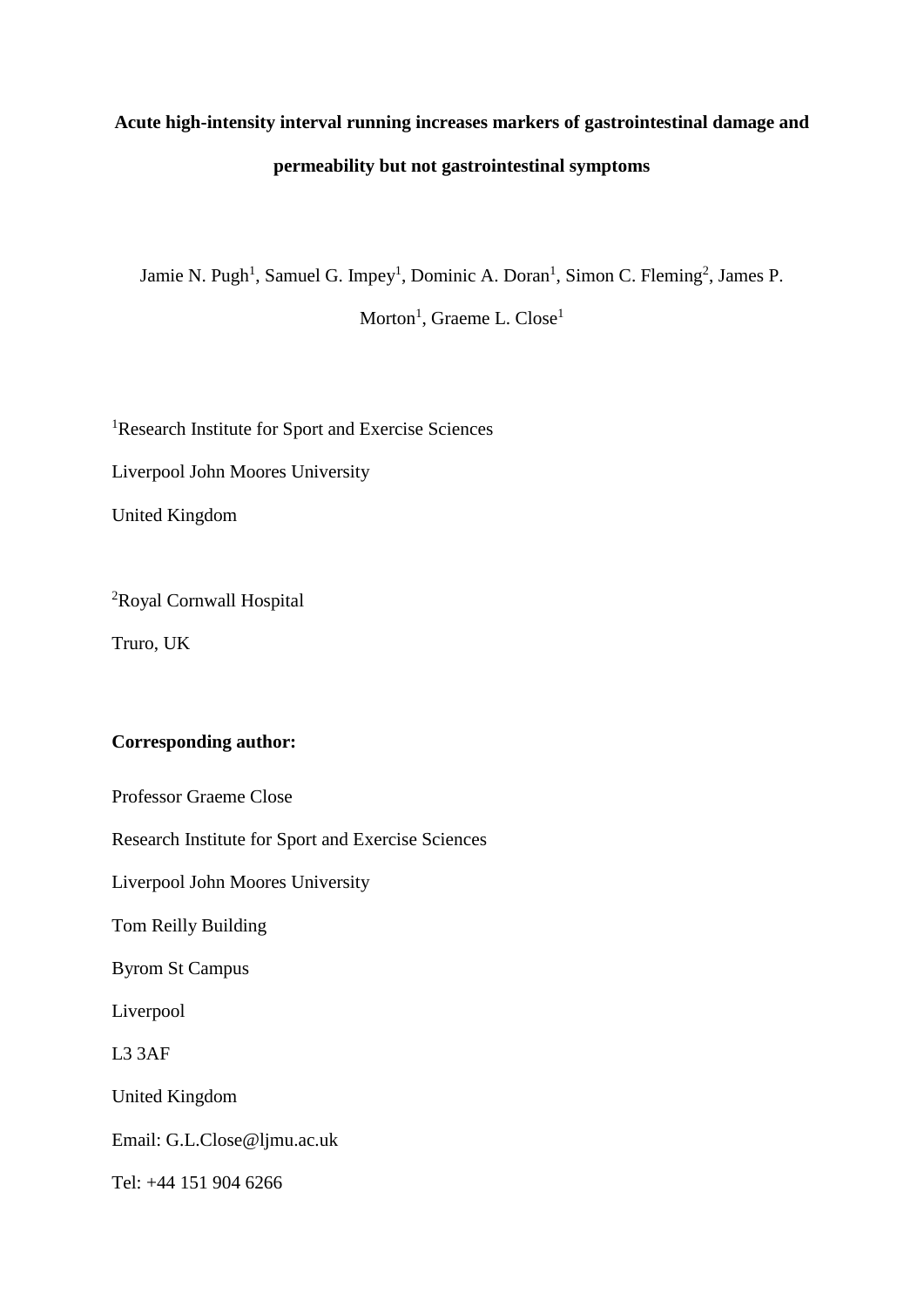### **Abstract**

*Purpose* To investigate the effects of high-intensity interval (HIIT) running on markers of gastrointestinal (GI) damage and permeability alongside subjective symptoms of GI discomfort. *Methods* Eleven male runners completed an acute bout of HIIT (eighteen 400 m runs at 120%  $\dot{V}O_{2\text{max}}$ ) where markers of GI permeability, intestinal damage and GI discomfort symptoms were assessed and compared with resting

conditions. *Results* Compared to rest, HIIT significantly increased serum lactulose:rhamnose ratio  $(0.051 \pm 0.016 \text{ vs. } 0.031 \pm 0.021, p = 0.0047; 95\% \text{ CI} = 0.006 - 0.036)$  and sucrose concentrations  $(0.388 \pm 0.217 \text{ vs } 0.137 \pm 0.148 \text{ mg.}1\cdot1; p < 0.001; 95\% \text{ CI} = 0.152 - 0.350)$ . In contrast, urinary lactulose: rhamnose  $(0.032 \pm 0.005 \text{ vs } 0.030 \pm 0.005; p = 0.3; 95\% \text{ CI} = -$ 0.012 - 0.009) or sucrose concentrations  $(0.169 \pm 0.168\% \text{ vs } 0.123 \pm 0.120\%; p = 0.54; 95\%$  $CI = -0.199 - 0.108$ ) did not differ between HIIT and resting conditions. Plasma I-FABP was significantly increased  $(p < 0.001)$  during and in the recovery period from HIIT whereas no changes were observed during rest. Mild-symptoms of GI discomfort, were reported immediately- and 24 h post-HIIT, although these symptoms did not correlate to GI permeability or I-FABP. *Conclusion* Acute HIIT increased GI permeability and intestinal I-FABP release, although these do not correlate with symptoms of GI discomfort. Furthermore, by using serum sampling, we provide data showing that it is possible to detect changes in intestinal permeability that is not observed using urinary sampling over a shorter timeperiod.

**Key Words:** HIIT Exercise, I-FABP, intestinal permeability, gastrointestinal discomfort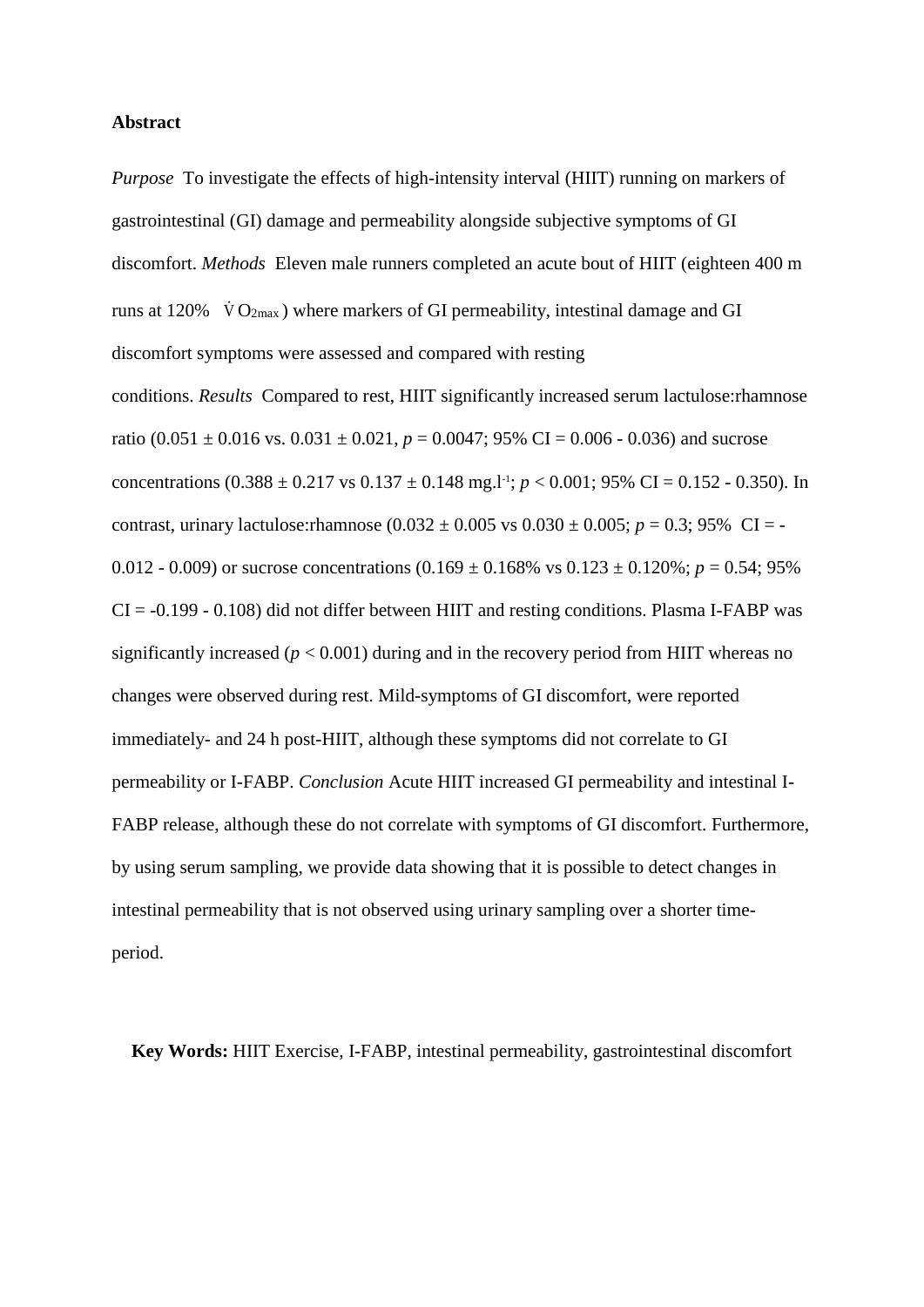Abbreviations: ANOVA Analysis of variance ELISA Enzyme-linked immunosorbent assay GI Gastrointestinal HIIT High-intensity interval training HR Heart rate I-FABP Intestinal-fatty acid binding protein L:R Lactulose:rhamnose ratio NSAID non-steroidal anti-inflammatory drug RPE Ratings of perceived exertion TC Thermal comfort

## **Introduction**

Gastrointestinal (GI) discomfort is common among distance runners, with prevalence estimated to range between 30-90%, depending upon the event, sex and the screening methods (de Oliveira et al. 2014). During ultra-endurance running events, as many as 96% of participants have been reported as experiencing GI symptoms (Stuempfle et al. 2015). Symptoms expressed during endurance exercise typically include nausea, cramping, bloating and diarrhoea (Peters et al. 1999; Ter Steege et al. 2008). The severity of such symptoms can range from mild, which does not impair performance, to severe which may not only impact performance but also health (de Oliveira et al. 2014; Riddoch and Trinick 1988). Situated between these ends of the symptomology continuum, acute exercise activity may also impact upon digestion, absorption and importantly, the recovery process (Riddoch et al. 1988; van Wijck et al. 2013a; de Oliveira et al. 2014).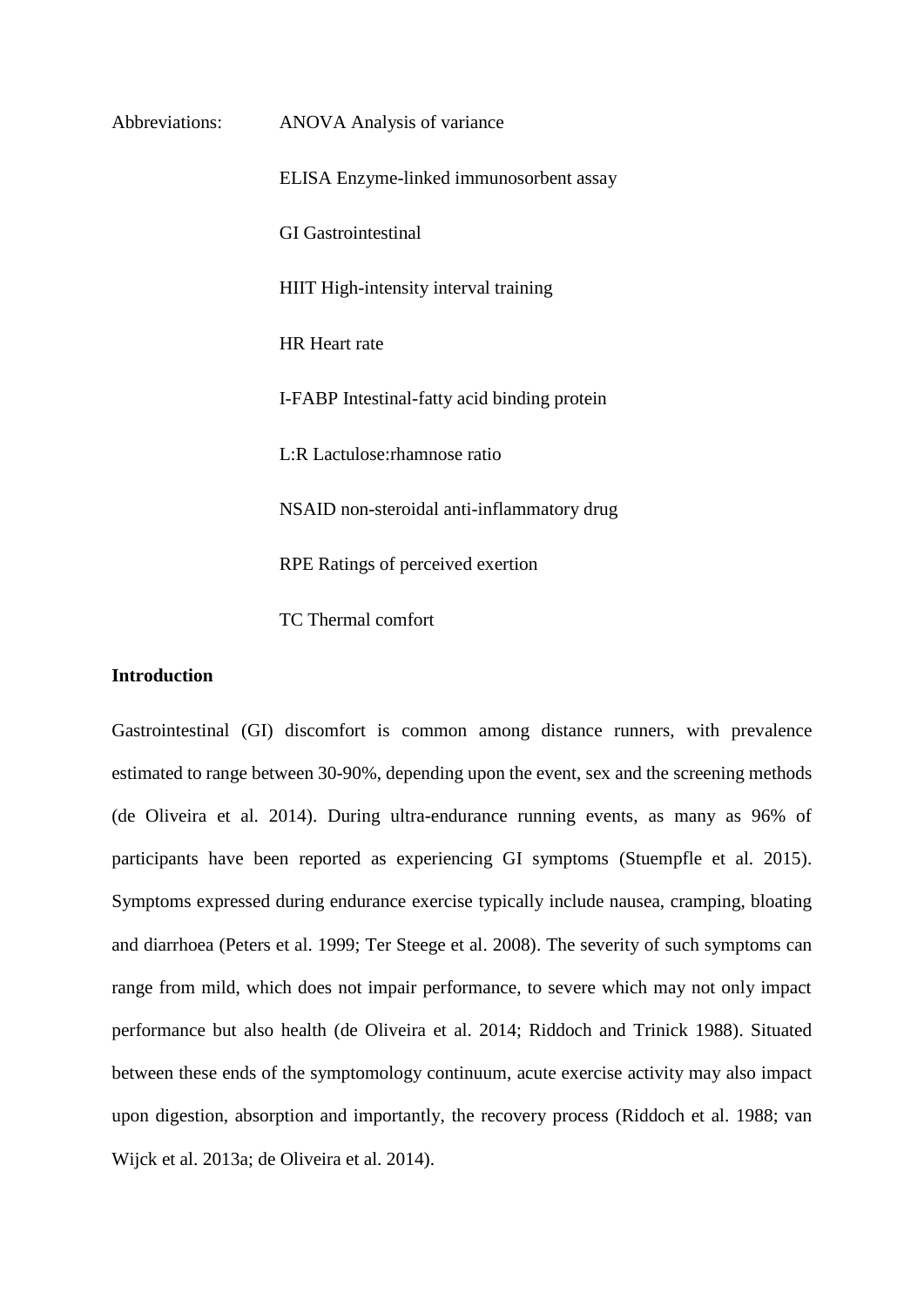The aetiology of exercise-related GI symptoms is thought to be multifactorial, but decreased splanchnic perfusion has been postulated as a key mechanism (van Wijck et al. 2012). During exercise, there is a redistribution of blood flow, which results in splanchnic hypoperfusion (Otte et al. 2001). Decreased blood flow, and the resulting decrease in oxygenation of the intestinal epithelial cells, can lead to a loss in epithelial integrity, as can increased epithelial temperature, which have been associated with increased gastrointestinal permeability, bacterial and endotoxin translocation, and intestinal inflammation (Dokladny et al. 2006; van Wijck et al. 2012). It has been shown that there is an inverse relationship between splanchnic blood flow and exercise intensity (Ott et al. 2001) with increased exercise intensity resulting in more pronounced intestinal permeability (Pals et al. 1997). Increased intestinal permeability has also been suggested to play a role in exertional heatstroke (Lambert 2004). Some connection has been made between increases in endotoxaemia and GI symptoms in athletes during and following prolonged strenuous exercise (Brock-Utne et al. 1988; Jeukendrup et al. 2000; Altenhoefer et al. 2004) although markers of GI permeability and symptoms are not always connected. Athletes have presented both increases in permeability or elevated endotoxin concentrations without subsequent GI symptoms, or GI symptoms have been reported without increases in GI permeability (Jeukendrup et al. 2000; Moncada-Jiménez et al. 2009). There is also some discrepancy between some field studies showing increases in GI damage and symptoms (Brock-Utne et al. 1988), and laboratory studies showing increases in GI damage but not symptoms (Lambert et al. 2008).

Traditional assessment of GI permeability has relied upon a 5 h urinary collection period whilst the subject remains fasted, which may be impractical with athletic populations. It has been shown that determination of the ratio of saccharide concentrations in serum correlates with the 5 h urine ratio and has been shown to be an acceptable alternative to urine and can reduce the sample collection time to 90-120 minutes (Fleming et al. 1996). Determination of saccharide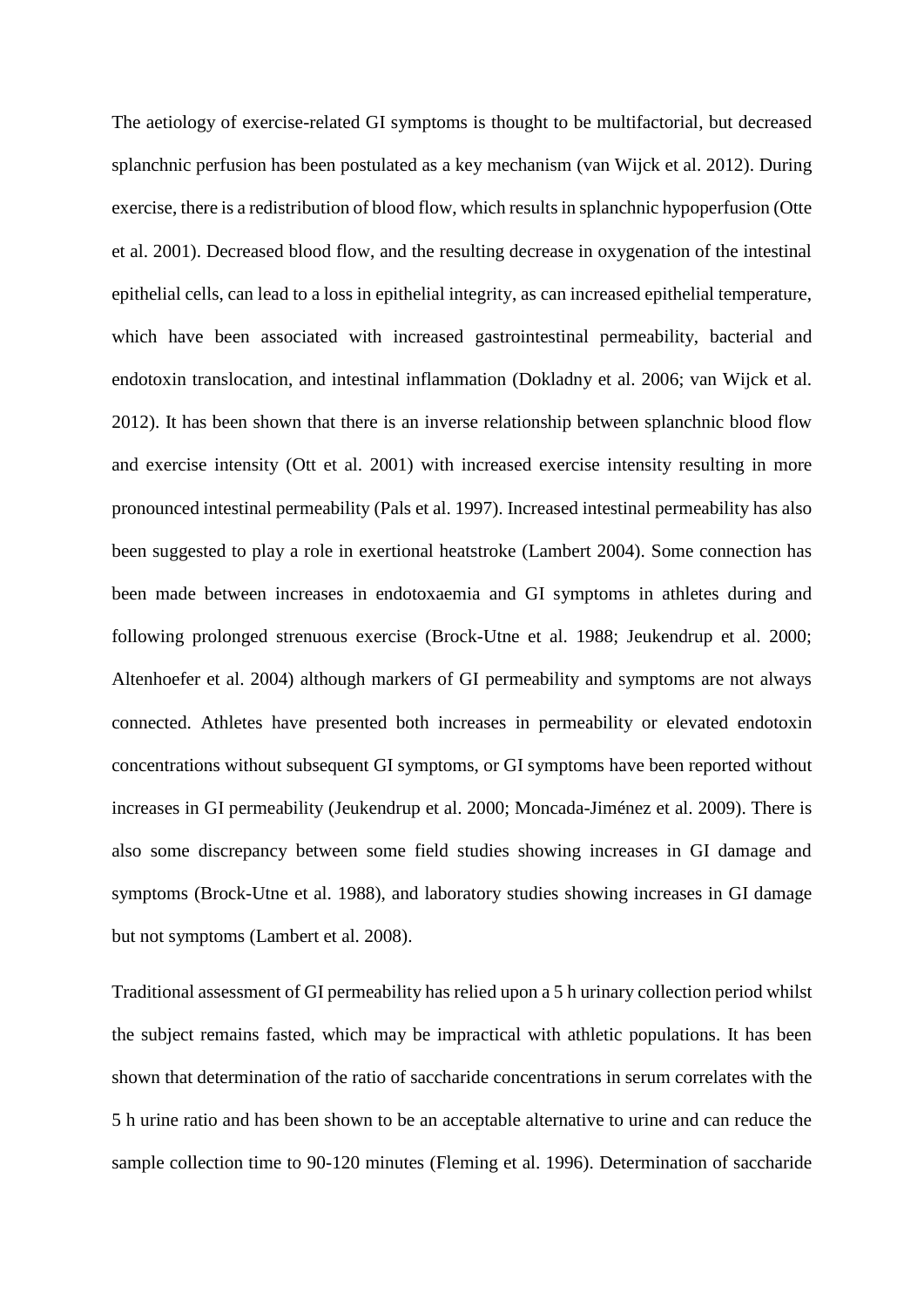concentrations in plasma have also been used to show increases in GI permeability following exercise (Van Wijck et al. 2011; JanssenDuijghuijsen et al. 2016). Plasma analysis revealed 60 minutes cycling at 70% maximal capacity increased intestinal permeability, measured at 140 minutes, while urine samples at 2 h showed a non-significant increase in permeability (Van Wijck et al. 2011). It has though, been shown that more than 50% of orally ingested saccharides in solution reach the colon in just 2 h and the mono- to di-saccharide ratio from urine output after 0-2 h maybe representative of colonic and small intestinal permeability (Camilleri et al. 2010).

More recently, the use of I-FABP, a small (15 kDa) cytosolic protein specifically present in mature enterocytes of the small intestine, has also emerged as an early and sensitive marker of small intestinal injury (Pelsers et al. 2003; Derikx et al. 2008). It has been shown that increases in I-FABP correlate with splanchnic hypoperfusion (Van Wijck et al. 2011). Whilst multiple models of exercise have been shown to alter I-FABP (van Wijck et al. 2012; Barberio et al. 2015), increases in I-FABP have not been conclusively shown to correlate to the onset or severity of GI symptoms (Van Wijck et al. 2011).

Endurance training in both elite and non-elite athletes typically involves exercise that can vary in frequency, duration and intensity (Seiler 2010). Descriptive studies of elite runners have shown that while 80% of training sessions appear to be steady state and performed at low intensities (< 2 mM blood lactate), around 20% of training consists of periods of high-intensity exercise (> 4 mM blood lactate), that is usually completed as intervals at approximately 90%  $VO<sub>2max</sub>$  (Seiler 2010). High-intensity interval training (HIIT) is central to athlete training, based on the premise that it improves middle distance running performance,  $\dot{V}O_{2\text{max}}$  and running economy(Billat 2001; Daussin et al. 2008), induces fat loss (Trapp et al. 2008) and is perceived to be more enjoyable than moderate intensity steady state exercise (Bartlett et al. 2011). However, despite the growing realisation and understanding as to the physiological benefits of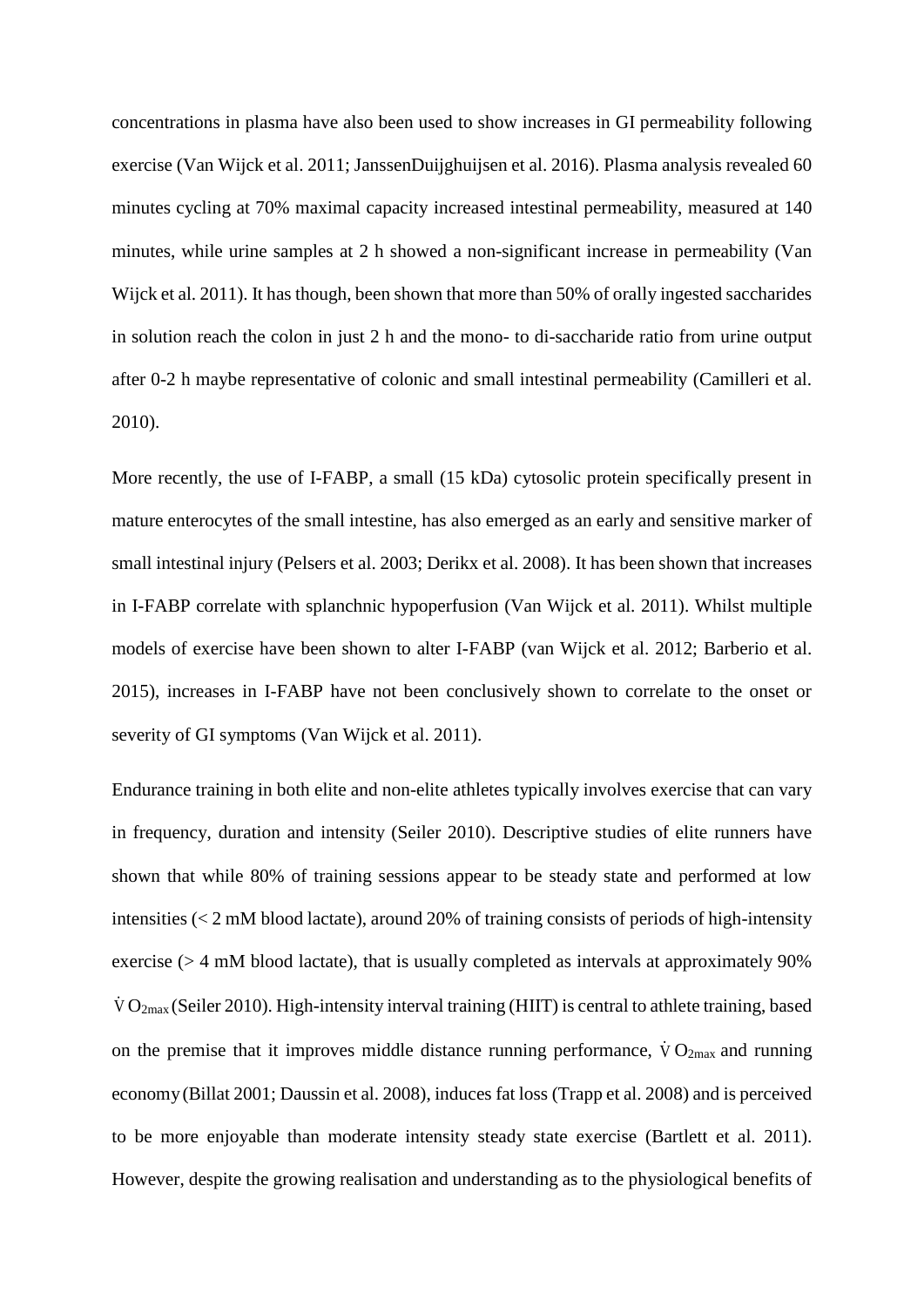HIIT (Gillen et al. 2013), to the authors' knowledge the effects of acute HIIT protocols on markers of GI damage and permeability, and symptoms of GI discomfort are not well characterised. Furthermore, given that GI symptoms are reported to be more common during "hard" runs compared to "easy" type training sessions (Riddoch and Trinick 1988), there is a definitive need to better understand the acute effect of HIIT on GI profile.

We therefore conducted the present study to characterise the acute effects of a HIIT running session on markers of small intestinal damage, intestinal permeability and whether these were associated with symptoms of GI discomfort. When compared with resting conditions, we hypothesised that acute HIIT (using a model considered relevant for elite runners) would significantly increase markers of intestinal damage (I-FABP), permeability (primarily lactulose:rhamnose ratio) and symptoms of GI discomfort.

#### **Methods**

Eleven trained runners (mean  $\pm$  SD VO<sub>2max</sub> 60.0  $\pm$  3.2 mL $\cdot$  kg<sup>-1</sup> $\cdot$ min<sup>-1</sup>, body mass 75.1  $\pm$  5.8 kg, height  $179.1 \pm 8.9$  cm, age  $33.1 \pm 10.4$  years) completed the study. The criteria used for selection was a minimum 10km race performance of 39 min, and a minimum of 5 training sessions a week. Runners were excluded if they had been adherent to medications at any time one month prior to participation, had a history of GI symptomology i.e. IBS or disease, or previous abdominal surgery. All runners were informed about the purpose of the study, the practical details, and the risks associated with the process before giving their written consent. The Ethics Committee of Liverpool John Moores University approved the study.

## Experimental design

In a repeated measures counter-balanced design, and after previously completing an assessment of  $\sqrt{VQ_{2max}}$ , participants reported to the laboratory on 2 occasions, separated by a minimum of 7 days, to complete the HIIT and rest trials. Prior to the first visit, participants completed a 24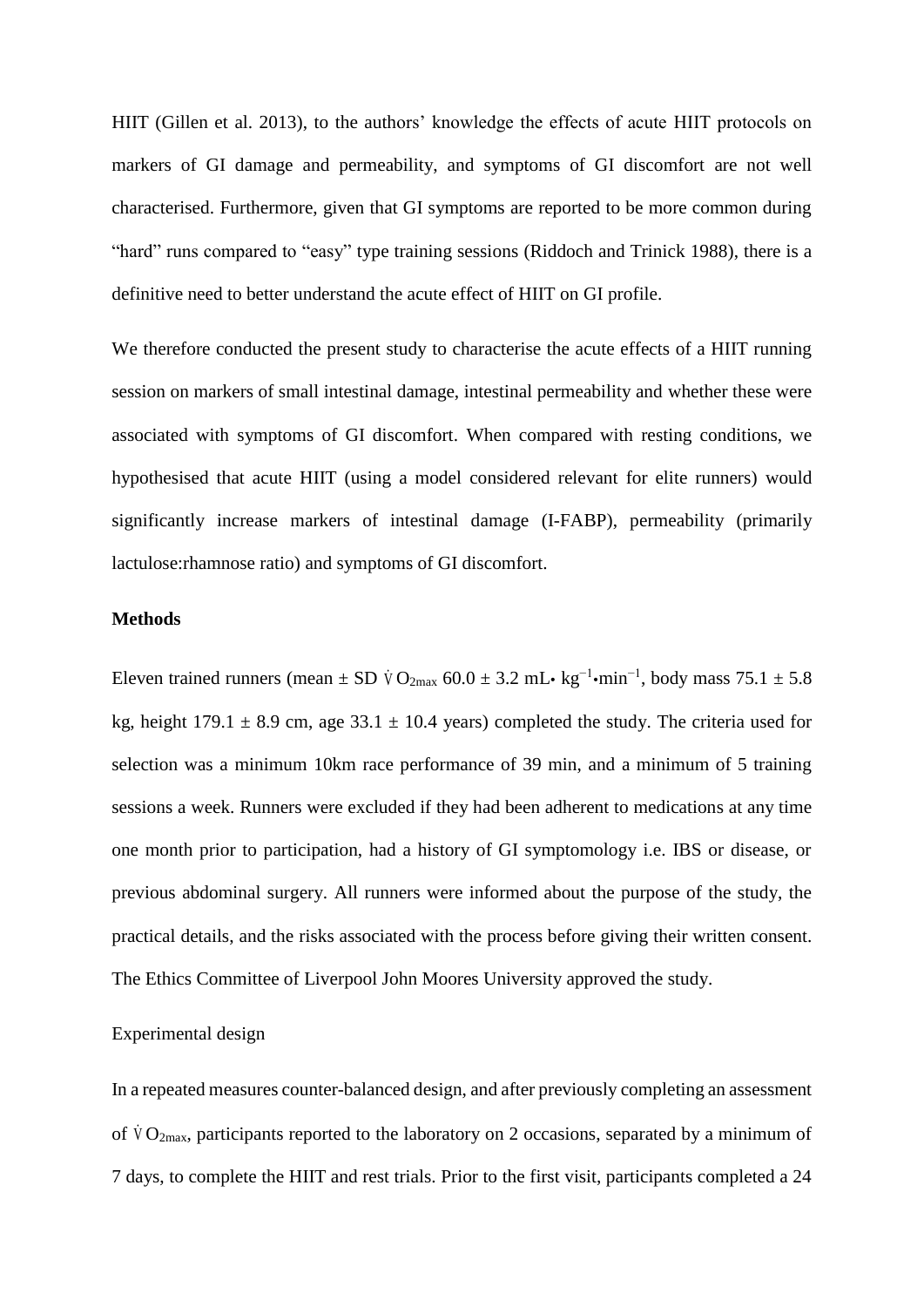h food diary and repeated this diet prior to the second visit. For a given participant, each trial was conducted at the same time of day, beginning between 07:00 and 10:00. No alcohol consumption, non-steroidal anti-inflammatory drug (NSAID) consumption, fibre-rich or spicy food product consumption, unaccustomed or strenuous exercise was permitted during this period. On the morning of each trial, participants were informed to eat a small breakfast, typical of that consumed prior to training or competition and that this breakfast should remain the same for each visit. Participants arrived at the laboratory on the morning of the trial. After obtaining measures of nude body mass, an indwelling cannula (Safety Lock 22G, BD Biosciences, West Sussex UK) was inserted into the anticubital vein in the anterior crease of the forearm and a resting blood sample drawn. After the resting blood sample, the cannula was flushed with  $\sim$  5 ml of sterile saline to keep the cannula patent. This procedure was repeated after each subsequent blood draw. Standing, posture-controlled venous blood samples were taken preexercise, after each set of exercise, and 2 h post baseline. Participants also provided a urine sample pre, and 120 minutes post exercise, and at the same corresponding time points during non-exercise rest trial. At each sample point, urine volume was recorded and 20 mL was directly transferred to pre-chilled containers, and frozen at -80  $^{\circ}$ C for later analysis.

## Assessment of maximal oxygen uptake

 $\rm{VO}_{2max}$  was assessed using an incremental exercise test performed on a motorized treadmill (HP Cosmos, Germany). Oxygen uptake was measured continuously during exercise using an on-line gas analysis system (Oxycon Pro, Carefusion, Germany). The test commenced with a 2-min stage at 10 km $\cdot$ h<sup>-1</sup> followed by 2-min stages at 12 km $\cdot$ h<sup>-1</sup>, 14 km $\cdot$ h<sup>-1</sup>, and 16 km $\cdot$ h<sup>-1</sup>. On completion of the 16 km $\cdot$ h<sup>-1</sup> stage, the treadmill was inclined by 1% every 2 minutes thereafter until volitional exhaustion.  $\dot{V}O_{2\text{max}}$  was stated as being achieved by the following endpoint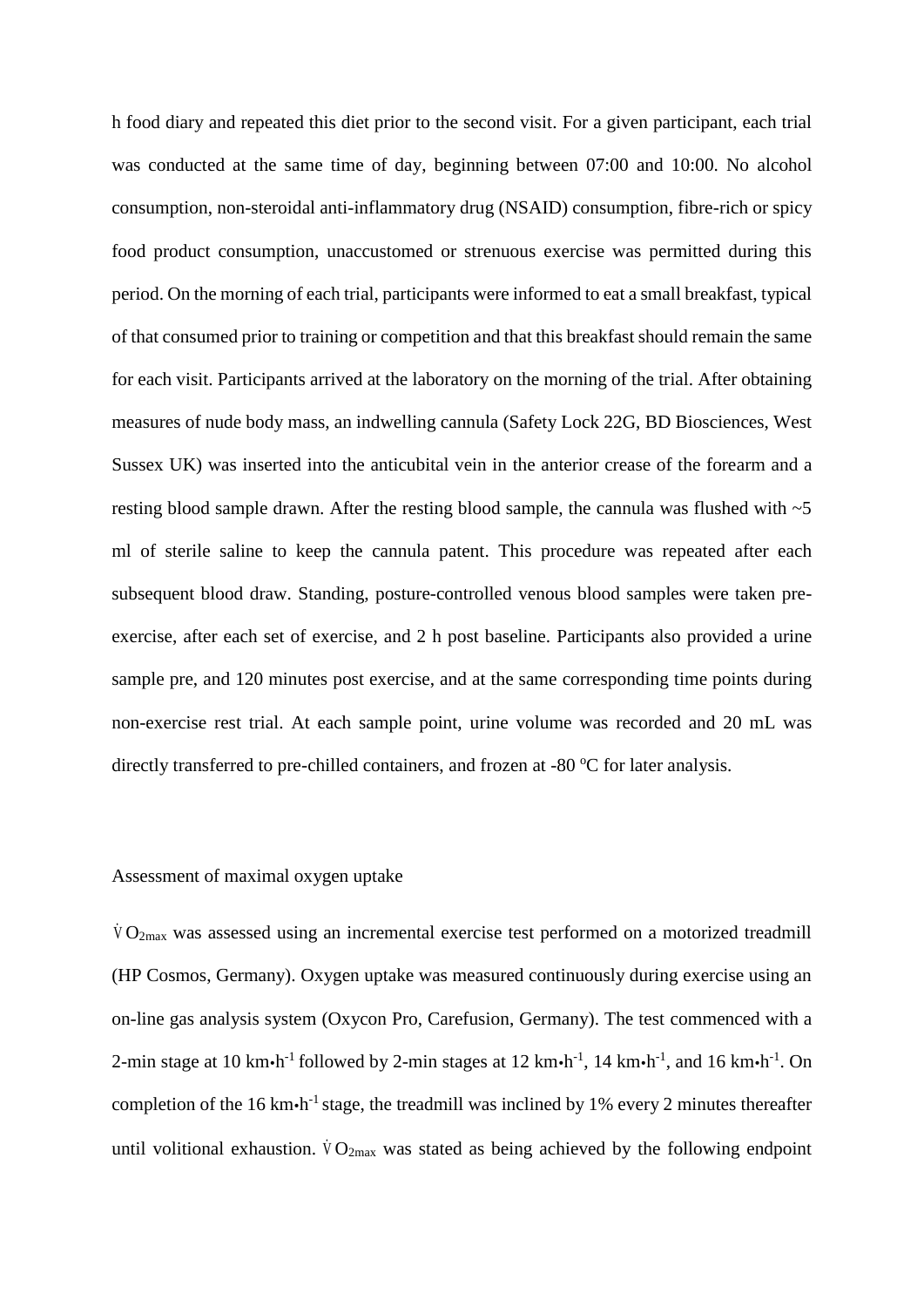criteria: (1) heart rate within 10 beats  $min^{-1}$  of age predicted maximum, (2) respiratory exchange ratio  $>1.1$  and (3) plateau of oxygen consumption despite increased workload. Peak  $\dot{V}O_2$  was determined from the mean of last 10 s of each 2 minutes of each interval. Based on the results of the incremental test, the running speed corresponding to 100%  $\dot{V}O_{2\text{max}}$  was estimated for each participant using a linear regression equation. The running speed corresponding to 120% was then calculated.

### HIIT protocol

The high intensity interval exercise protocol consisted first of a 5 minute rest period, then a 5 minute warm-up run at a velocity corresponding to 50%  $\dot{V}O_{2\text{max}}$ , and finally 5 minutes of active stretching. Participants then performed a total of 18 x 400 m interval efforts, performed on a motorized treadmill (HP Cosmos, Germany). The running pace for the interval runs was based on individual's pre-assessed  $\sqrt{VQ_{2max}}$ , corresponding to 120% of their  $\sqrt{VQ_{2max}}$ . Each interval was followed by running at a velocity associated with 50%  $\dot{V}O_{2\text{max}}$  for an amount of time equal to 75% of that taken to run the 400 m. These were divided into 3 sets of  $6 \times 400$  m runs separated by 3 minutes of complete rest. Measurements of heart rate (HR) (Polar FT1, Finland), and subjective ratings of perceived exertion (RPE) (Borg 1970), thermal comfort (TC) (Matzarakis et al. 1999) and gastrointestinal discomfort using a modified Likert scale (Nieman et al. 2006) were obtained during each trial. Participants were permitted to consume water *ad libitum* during and after each trial; drinking patterns were not recorded although participants were encouraged to consume fluid during the trials in order to prevent dehydration. On completion of exercise, participants remained in the laboratory, resting until 2 h post-baseline for further sampling. During the resting protocol, the participants remain seated for 120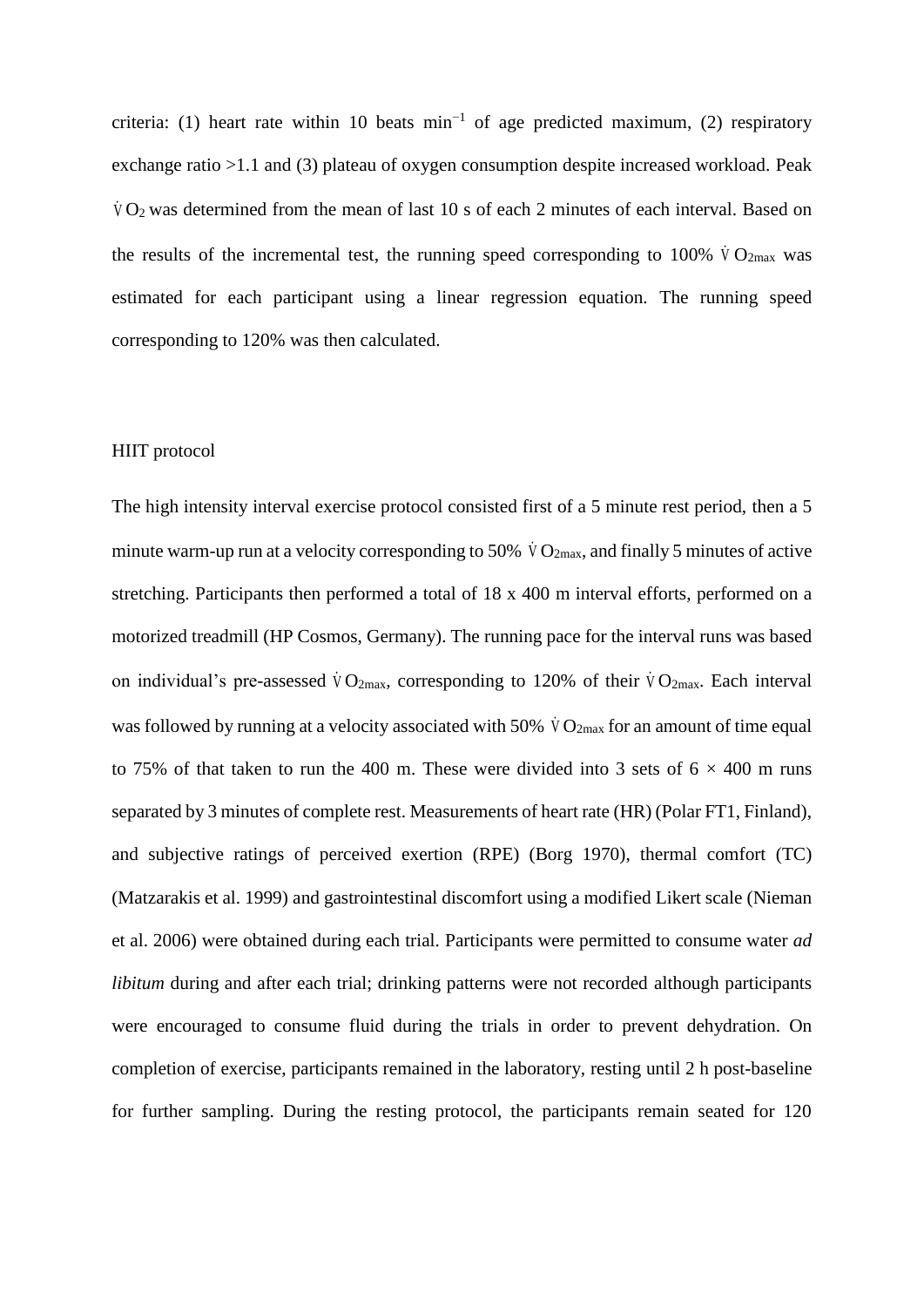minutes. All measurements and sampling took place at times mimicking the sampling points of the HIIT exercise protocol (Fig. 1).

### Assessment of intestinal damage

I-FABP concentrations from EDTA plasma were determined using an ELISA (Hycult Biotechnology, Uden, the Netherlands; detection window  $47 - 3000$  pg/ml) according to the manufacturer's instructions. Plasma samples were taken at baseline, following each of the 3 sets of 6 x 400 m runs, and at 90 and 120 minutes. The coefficient of variance was 8% for between-sample duplicates.

## Assessment of intestinal permeability

Permeability was assessed using a previously published protocol (Fleming, Duncan et al. 1996), with the modification of using L-rhamnose instead of mannitol as the monosaccharide probe. Briefly, at baseline, participants drank a standardized sugar solution containing 5 g lactulose, 2 g rhamnose, 1 g sucrose and 0.5 g D-xylose in a total of 50 ml water. Saccharide concentrations were determined from serum samples 120 minutes post baseline. Participants also provided urine samples 120 post baseline for analysis. The various sugars were separated by HPLC and quantitated by use of a pulsed electrochemical detector using a gold working electrode and silver/silver chloride reference electrode. The detection potential was -0.01 V (0- 0.5 s), the oxidation potential was  $+0.75$  V (0.51-0.64 s), the reduction potential was -0.75 V (0.65-0.75 s), and the integration period was 0.05 to 0.5 s. The coefficient of variation using this method has been found to be between  $1.8 - 8.5\%$ .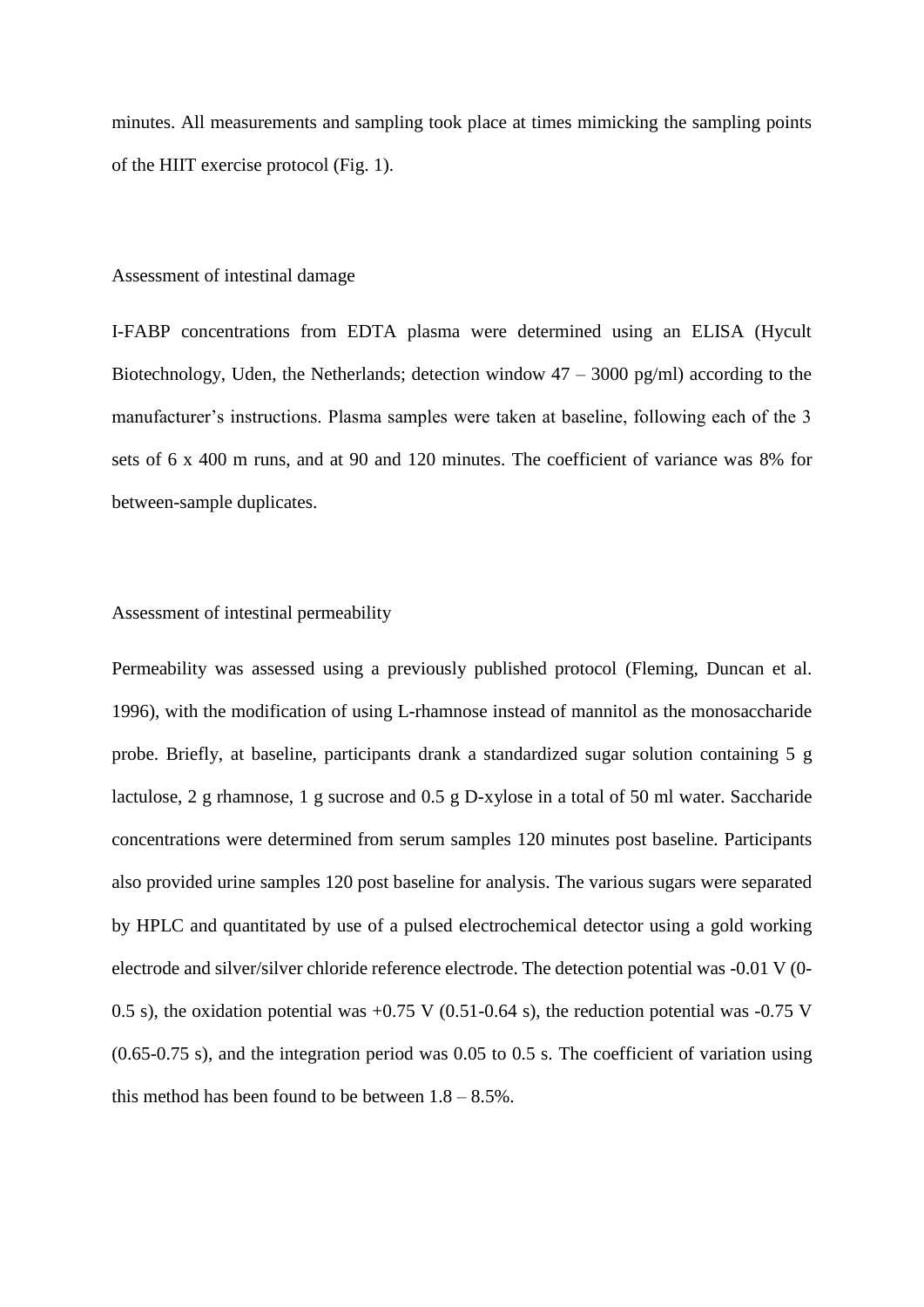#### Assessment of GI discomfort

During both experimental protocols GI symptoms were assessed using a GI discomfort scale (adapted from Pfeiffer et al. 2009). During exercise, global GI symptoms were scored on a 9 point scale, with a score > 4 being regarded as serious. At the end of exercise participants completed a more detailed questionnaire (adapted from Pfeiffer et al. 2012) in order to assess more specific symptoms of GI discomfort during the session, such as bloating, flatulence and urge to vomit. GI symptoms were scored on a 10-point scale  $(0 = no$  symptoms and  $10 =$ extreme symptoms) with a score >4 being regarded as serious. This questionnaire was completed again at 24 h post activity and participants were asked to assess GI symptoms during the last 24 h, since the experimental visit. Using this questionnaire, participants also rated symptoms typically experienced in their habitual training during the following types of training runs; short steady-state runs  $(< 60$  minutes), long steady-state runs  $(> 60$  minutes), and high intensity interval runs, as well as symptoms typically experienced at rest.

#### Statistical analyses

Statistical analysis was conducted using the Statistical Package for the Social Sciences software programme (SPSS, version 23). A two-factor repeated measure ANOVA was used to analyse plasma I-FABP with condition (rest, exercise) and various time points (pre, set 1, set 2, post, 90 min, 2 h) as the independent variables. Pairwise t-tests with a Bonferroni corrections were used to compare time points between conditions. Intestinal permeability was assessed using paired t-tests. To evaluate data on GI symptoms, a nonparametric statistical approach was chosen, as scores on GI symptoms were mainly reported on the low end of the scale and not normally distributed. Mean values were compared with the use of Wilcoxon Signed Rank tests. Pearson correlation was used to analyse the relationship between significantly increased GI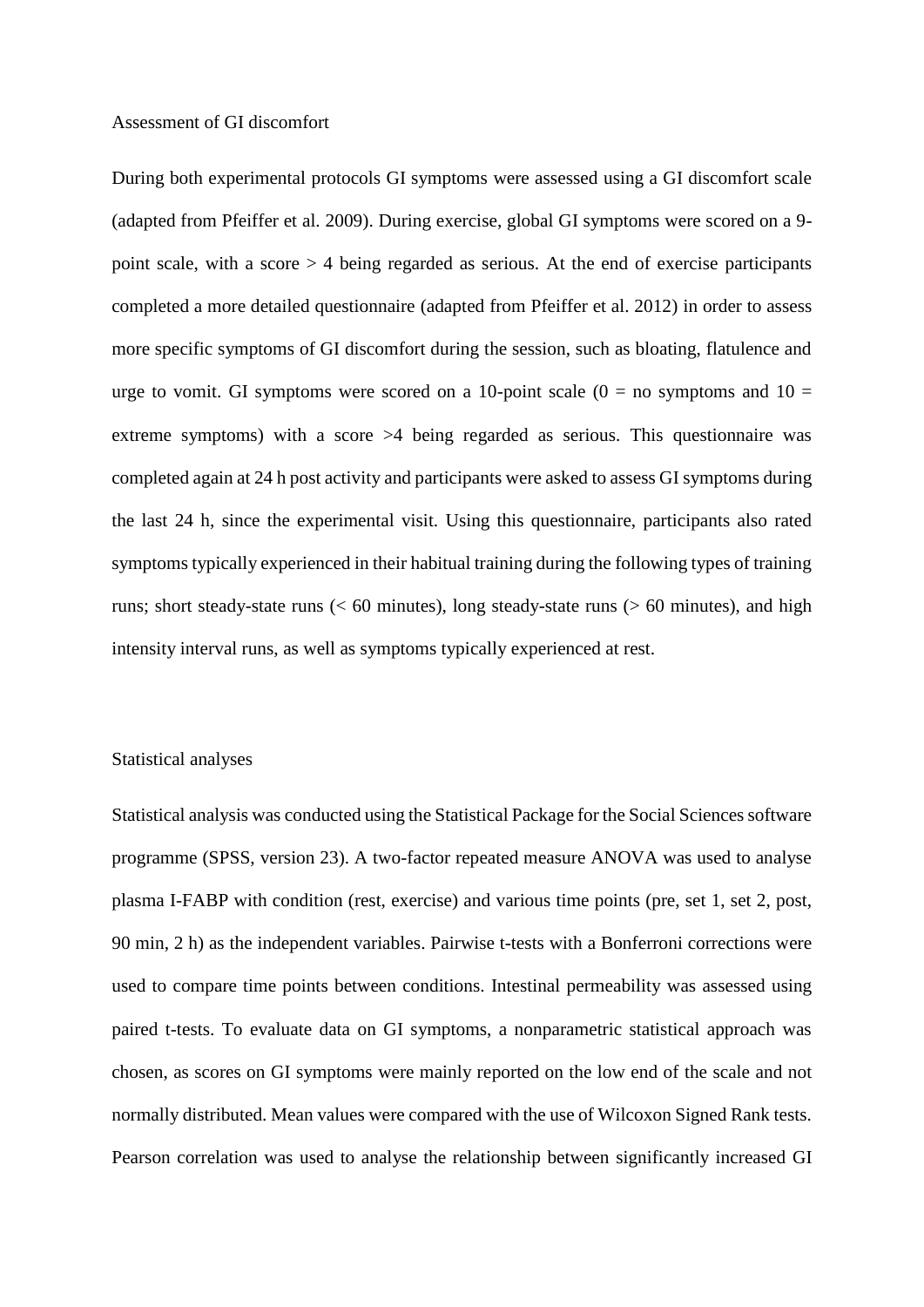symptoms, with post exercise I-FABP and intestinal permeability measured in serum. All normally distributed data are presented as mean  $\pm$  standard deviation (SD), data not normally distributed are reported as median and range. *P* < 0.05 was considered statistically significant.

## **Results**

Physiological responses to acute HIIT protocol

Participants ran a total of 7.2 km<sup>-1</sup> at a velocity of  $17.7 \pm 1.0$  km.h<sup>-1</sup>, while recovery running totalled  $2.2 \pm 0.1$  km at a velocity of  $8.9 \pm 0.5$  km.h<sup>-1</sup>. HR, RPE and thermal comfort increased incrementally throughout interval bouts with peak values of  $187 \pm 10$  bpm (95  $\pm$  6% HR<sub>max</sub>),  $19 \pm 1$ , and  $8.5 \pm 0.7$ , respectively.

#### I-FABP as a biomarker of intestinal damage

A significant interaction effect between condition and time was found ( $p = 0.002$ ). I-FABP increased 72% during HIIT from baseline concentration of  $481 \pm 334$  pg/mL to mean peak levels of  $829 \pm 448$  pg/mL immediately post exercise and then decreased during subsequent recovery, whilst there was no change during rest (see Figure 2). There was no significant difference in baseline I-FABP concentrations between HIIT (481  $\pm$  334 pg/mL) and rest condition  $(263 \pm 149 \text{ pg/mL})$  ( $p = 0.2$ ).

#### Gastrointestinal permeability

The lactulose:rhamnose ratio (L:R) in serum was 59% higher following HIIT when compared to the resting condition  $(0.051 \pm 0.016 \text{ vs. } 0.031 \pm 0.021, p = 0.0047)$  (see Figure 3A). However, there was no significant difference in urinary L:R between rest and HIIT trial ( $p = 0.37$ ) (see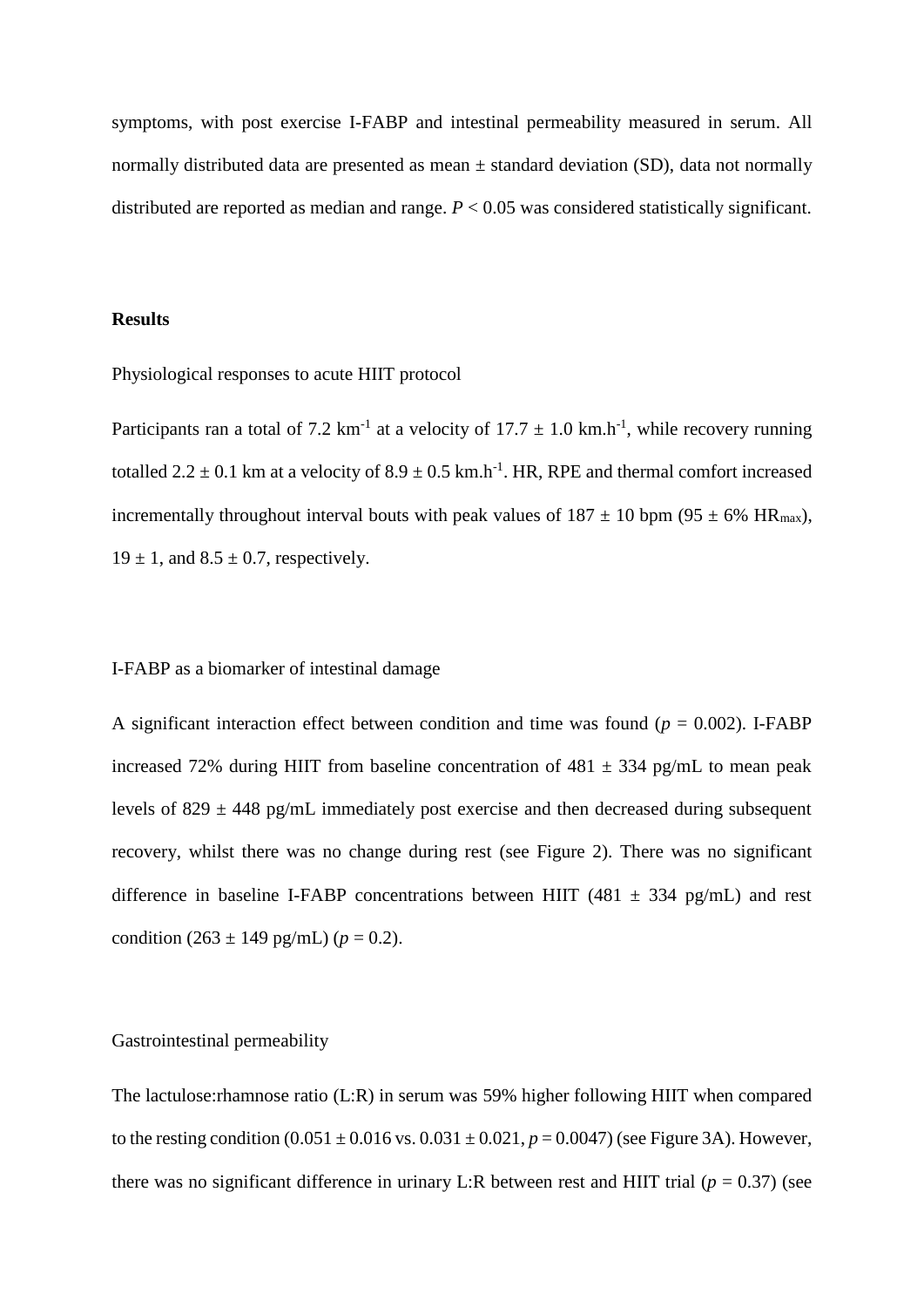Figure 3B). There was no correlation between serum and urinary L:R ( $r = -0.179$ ,  $p = 0.21$ ), Serum sucrose recovery was also significantly higher during the HIIT trial when compared to the resting condition  $(0.388 \pm 0.217 \text{ vs. } 0.137 \pm 0.148\% , p < 0.001)$ . There was no difference in urinary sucrose recovery following HIIT (0.169  $\pm$  0.168%) compared to rest (0.123  $\pm$  $0.120\%, p > 0.05$ ).

### Gastrointestinal discomfort

During habitual training, participants reported uncertain increases in symptoms including "Bloating", "Flatulence", and "Urge to defecate" during both long steady state and high intensity interval runs compared with rest and short steady state runs  $(p > 0.05$ , data not shown), although symptoms were typically low to mild  $(\leq 4)$ . During experimental visits, global peak GI symptoms were higher during HIIT compared with rest  $(3.0 \pm 2.5 \text{ vs. } 0.3 \pm 0.5, p < 0.01)$ . The results of the specific GI symptoms are displayed in Table 1. During both trials, GI symptoms were mostly scored at the low end of the scale ("no problems at all", "very minor problems"). For symptoms during activity, severity scores for "Bloating", "Urge to burp" and "Flatulence" were higher, and 24h "Bloating' and "Stomach cramps" were higher in HIIT compared to the rest condition ( $p < 0.05$ ). From these symptoms which were significantly increased, there was no significant correlation with any of these to either post-exercise I-FABP or serum L:R (see Table 2).

## **Discussion**

The aim of the present study was to characterise the acute effects of a HIIT running session on markers of small intestinal damage, intestinal permeability and symptoms of GI discomfort. We report for the first time, that in a group of trained male runners, acute HIIT increased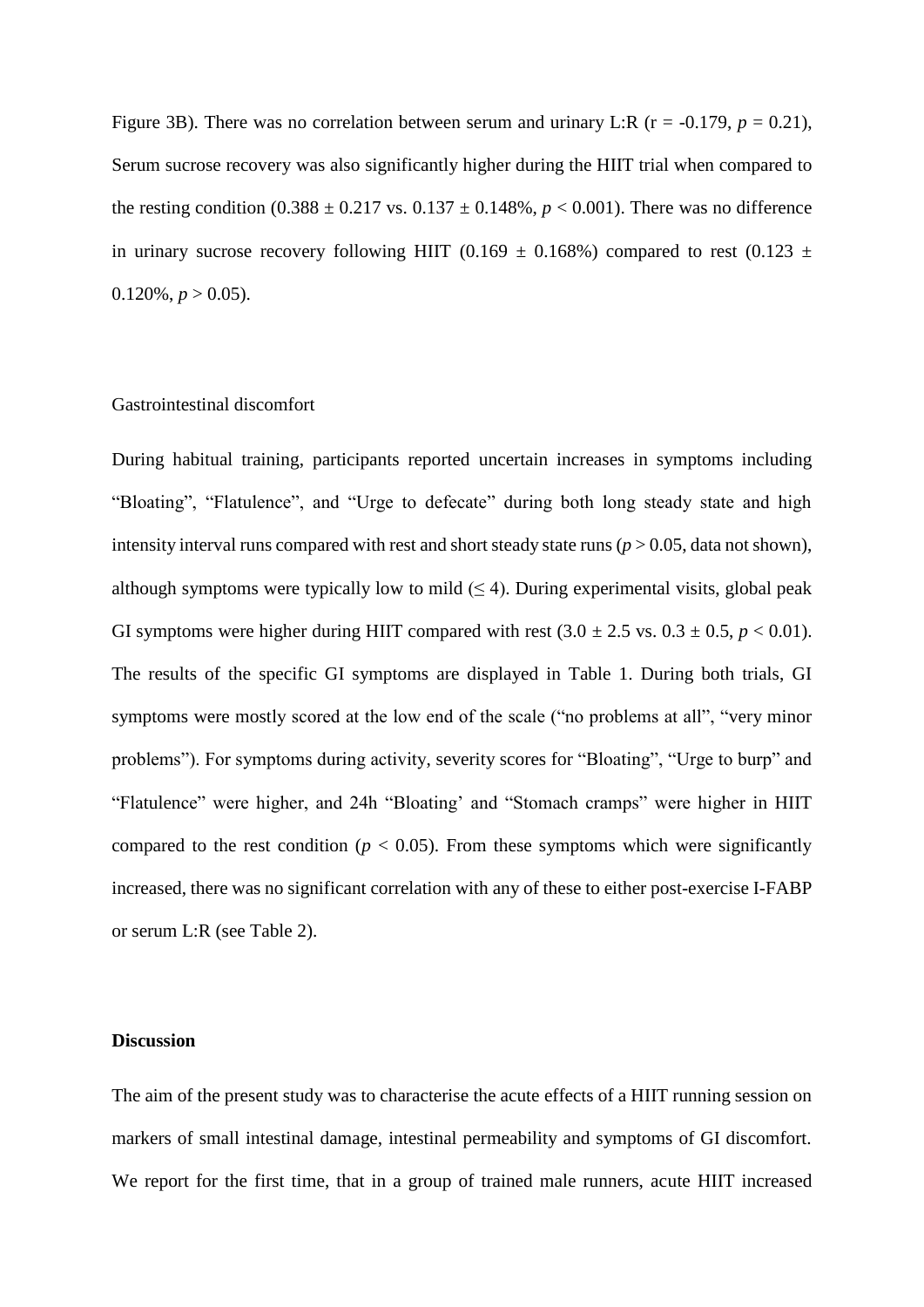markers of gastrointestinal permeability (both L:R and sucrose) and small intestinal injury (I-FABP). Runners also reported acute symptoms of GI discomfort (bloating, urge to burp, stomach cramps and flatulence) during and in the 24 h post exercise, although these markers of discomfort did not correlate with measures of GI permeability or damage.

During exercise, there is a redistribution of blood away from the splanchnic area, analogous with increased blood flow to heart and contracting skeletal muscle. The magnitude of such reductions in splanchnic blood flow appears to be related to relative exercise intensity (McAllister 1998). It has been shown previously that the extent of this exercise-induced splanchnic hypoperfusion significantly correlates with intestinal damage, measured as plasma I-FABP concentration (Van Wijck et al. 2011). I-FABP is a cytosolic water-soluble protein, which appears to be present in mature enterocytes of the small and large intestine (Pelsers et al. 2003). As such, plasma I-FABP is considered a sensitive measurement of small intestinal damage (Pelsers et al. 2003; Derikx et al. 2008). Here, we report for the first time that I-FABP is increased during HIIT running session following a similar temporal sequence to that reported by others following steady state exercise. The increase in these plasma parameters could, theoretically, be partly attributed to an exercise-induced reduction in plasma volume. The increases, however, largely exceeded the decreases in plasma volume that have been described in athletes following HIIT exercise of up to 20% (Kargotich et al. 1998; Kavouras 2002; Graham et al. 2016). Also, given that I-FABP is a small (15 kDa), water-soluble protein, changes in plasma volume may have less of an effect, should it permeate through the microvascular system at a proportionate rate to plasma solvent (Michel et al. 1999). Nonetheless, peak values exceed those previously seen following 60 minutes of cycling at 70% peak power output (Van Wijck et al. 2011; van Wijck et al. 2012), 60 minutes of running at 70%  $\dot{V}O_{2\text{max}}$  in the heat (Sessions et al. 2016) but are lower than I-FABP levels reported following exhaustive running in the heat (Barberio et al. 2015). Differences between studies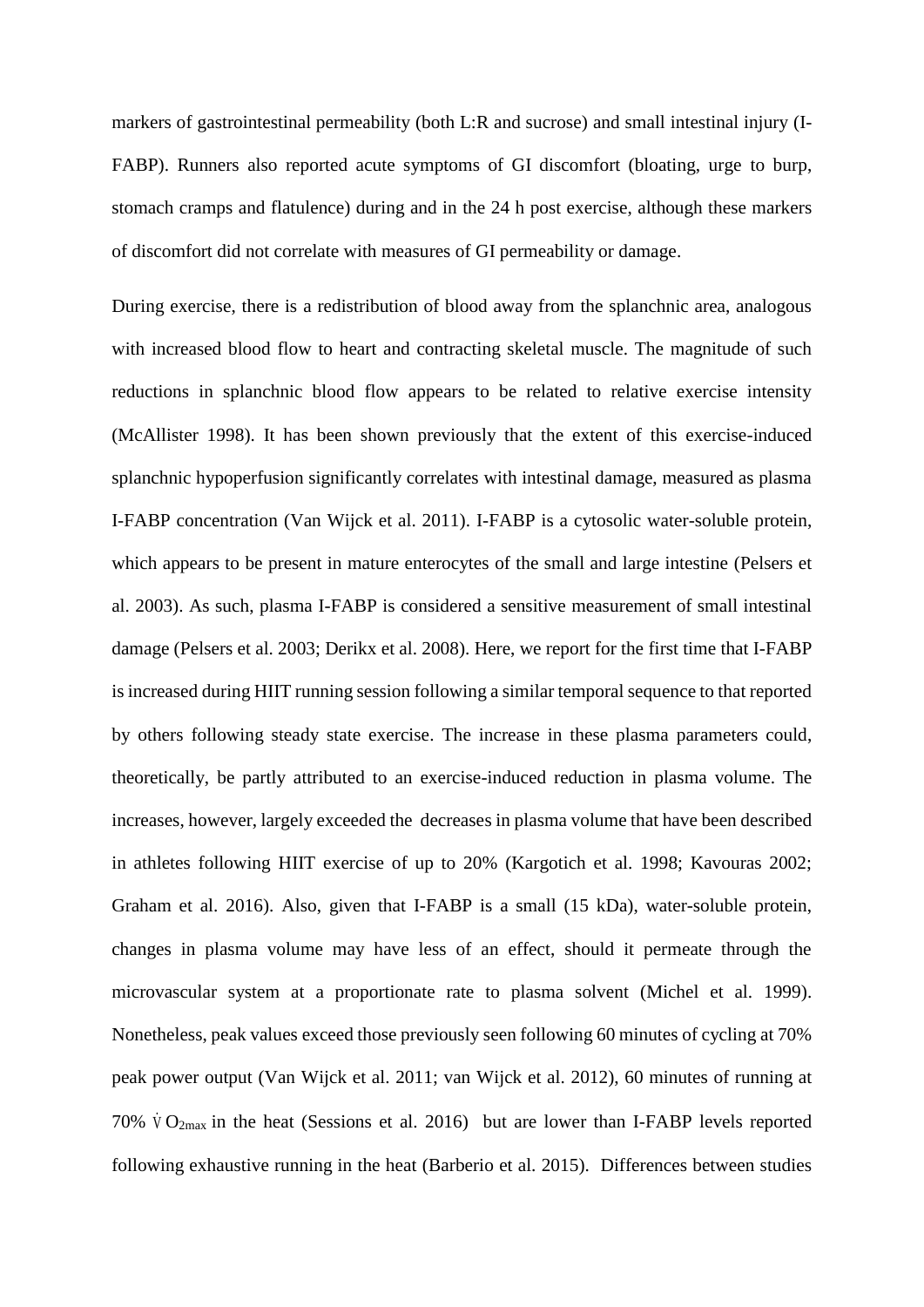may be attributable to analytical procedures, subject characteristics and exercise intensities and durations. However, taken together, such data further suggest that factors affecting splanchnic blood flow (i.e. intensity, exhaustion, heat stress etc.) are potent regulators of intestinal damage. Of note in the present study is the seemingly large day to day variations in I-FABP concentrations within participants, and the large variation in response to exercise. For example, although pre-test conditions were standardised as much as possible, one participant's baseline values were 318 pg/mL and 1218 pg/mL during rest and HIIT conditions respectively. In total, nine of the eleven participants' baseline values were higher during HIIT compared to resting condition. This may be due to poor compliance with pre-test conditions, psychological factors such as anxiety of having to perform strenuous exercise, which has been shown to effect GI symptoms (Haug et al. 2002), or other factors unknown to the authors. As such, further studies may be required to examine day-to-day variations, as well as the effect of other factors on I-FABP.

Intestinal permeability has been clinically defined as the non-mediated diffusion of large, normally prohibited molecules ( $> 0.15$  kDa molecular mass) from the intestinal lumen to the blood (Travis et al. 1992; Zuhl et al. 2012). Due to differences in the dosages of the probes used, time delivered in relation to exercise, and analytical methods, it is difficult to compare L:R values between studies. However, the relative increase in L:R here (59%) is similar to those seen previously following 60 minutes of continuous running of 60-70%  $\dot{V}O_{2\text{max}}$ , (33-78%) (Pals et al. 1997; Lambert et al. 2008). Nonetheless, the methodological approach used here holds promise for future investigations. Traditionally, 5 hour urine collection and percentage recovery of sugar probes has been used to assess intestinal permeability. This method has been shown to be sensitive to changes in permeability caused by exercise of varying modalities, durations and intensities (Pals et al. 1997; Nieuwenhoven 1999; Lambert et al. 2008; Marchbank et al. 2011). However, the main disadvantage of this method is the need to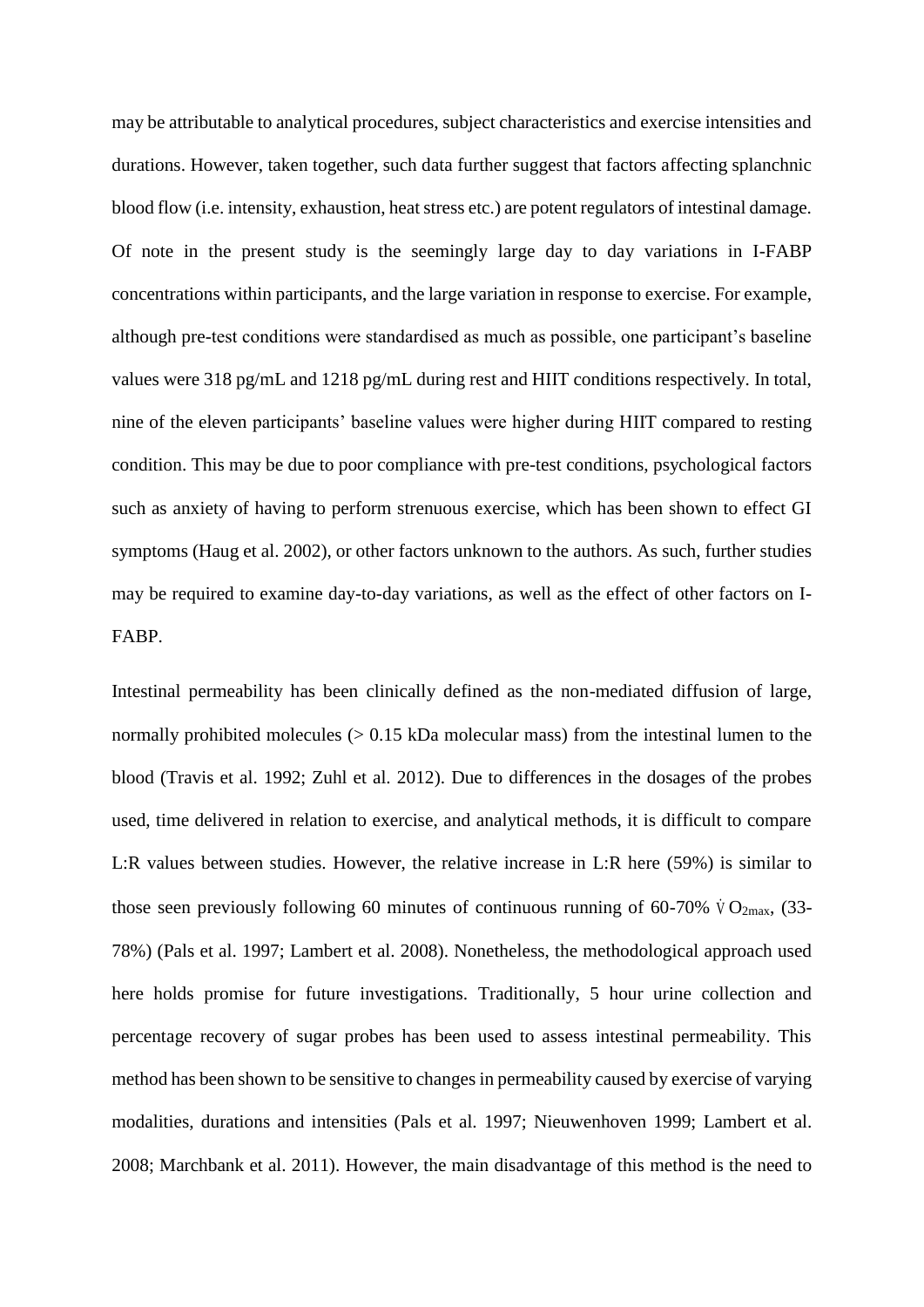collect all urinary output for 5 hours, with participants normally remaining fasted. Given that both saccharides are assumed to be affected in the same way to pre- and postmucosal confounders such as gastric dilution, gastrointestinal motility, bacterial degradation, renal function or changes in plasma volume (Bischoff et al. 2014), changes in GI permeability may also be detected from plasma or serum. We have shown that by measuring sugar probes in serum, we could quantify exercise induced increase in L:R and sucrose concentration 2 hours after probe ingestion. Conversely, analysis of urine collected at 2 hours did not show any differences, both of which agrees with previous works (van Wijck et al. 2011). It has been suggested that the use of plasma and serum samples increases the detection sensitivity, thus reducing the need for large oral doses (van Wijck et al. 2013b), and reduces the collection time (Fleming et al. 1996). We show here that serum sampling is a more time efficient method of assessing GI permeability and we were able to detect increases in permeability 2 hours after probe ingestion but were not able to using urine sampling over the same time course.

Although we have shown that an acute bout of HIIT increases I-FABP and L:R, these did not correlate to any increases in ratings of GI discomfort, either during or in the following 24 hours after exercise and overall scores were low to mild (all median values  $<$  4). The low scores for GI discomfort may be due to the fact that the cohort were healthy, well trained males who were also accustomed to the exercise modality, well hydrated and had no history of GI disease. This is consistent with much of the recent laboratory-based research into single exercise sessions and markers of GI damage. Many of these have reported measures of increased intestinal damage but reported either low or mild scores of GI discomfort during acute exercise bouts (Lambert et al. 2008; van Wijck et al. 2011) or have not reported GI symptoms at all (Marchbank et al. 2011; Zuhl et al. 2014). Even 60 minutes of running in the heat, 30 minutes of which was a distance time trial, mean symptoms were rated as very mild to noticeable (Morrison et al. 2014). This apparent discrepancy between symptom expression between field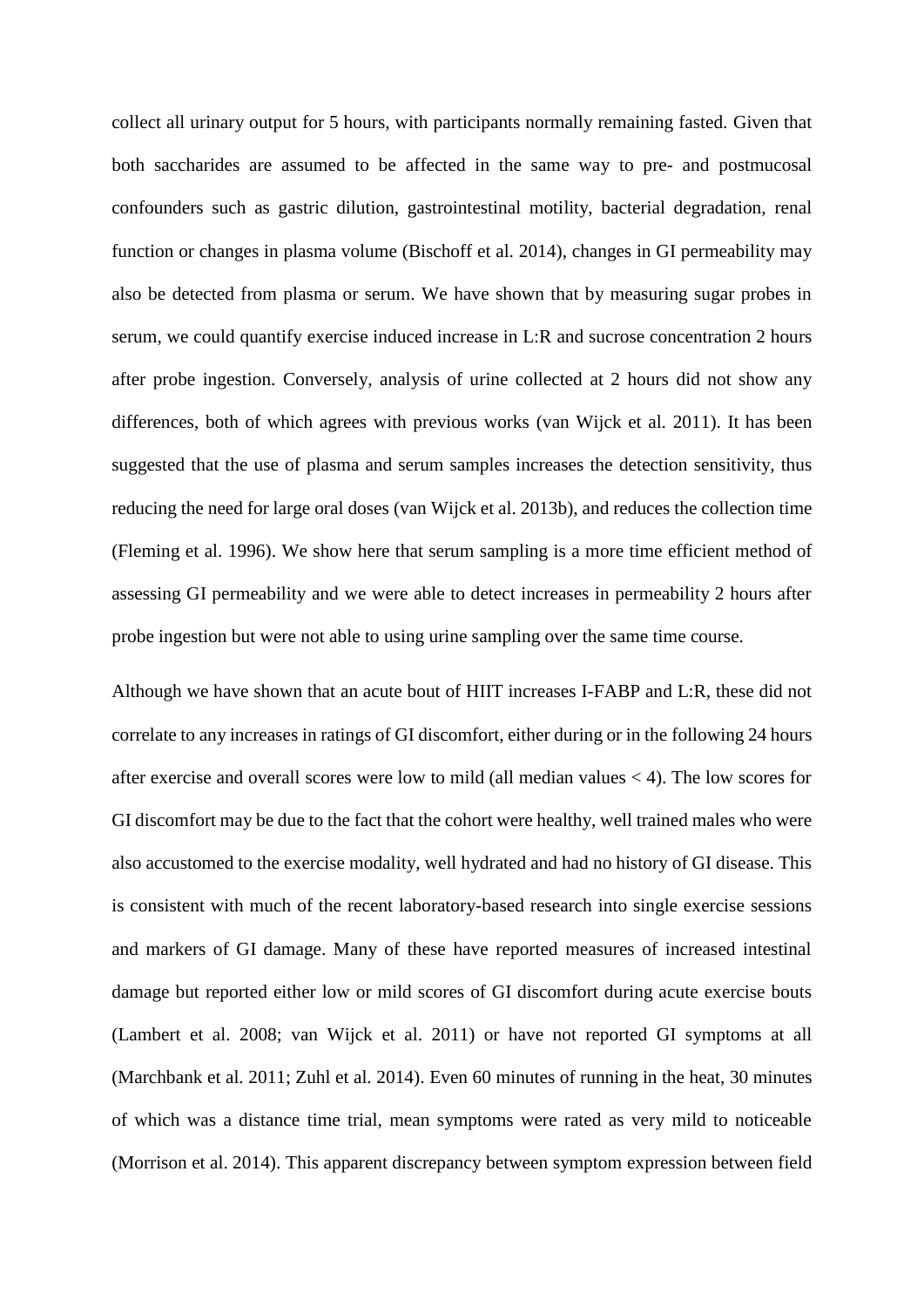and laboratory studies may be due to a number of factors. Exercise modalities used in laboratory studies have often been shorter in duration and lower in relative intensity than those typically seen in competitive endurance races. Competitive events could also cause increases in mental stress not seen in laboratory studies which could exacerbate GI symptoms due to further decreases in splanchnic blood flow (Murray 2006), direct changes to intestinal bacterial composition (Palma et al. 2014) or effects on GI transit time via the central nervous system (Brouns et al. 1993). There may also be specific nutritional strategies employed during competition that lead to GI symptoms, that are not used during the training cycle, such as carbohydrate loading and/or carbohydrate ingestion during exercise (de Oliveira et al. 2011). Participants in the current study reported only low to mild symptoms experienced during typical training runs. Further investigations should look to better identify whether there are unique aetiologies relating to different exercise modalities (i.e. long duration, steady state vs. shorter, high intensity) and between training and competition.

Although the present study provides novel measurements of intestinal damage following HIIT running which have not been reported before, there are some limitations to be considered. Firstly, there was no steady-state exercise to act as a control. Whilst we have shown that HIIT running leads to increases in markers of damage, had a workload-matched, steady-state running protocol been included, this may have shown whether HIIT caused additional damage due to the activity profile. For example, it is known that upper GI symptoms may be exacerbated by HIIT due to a reduction in gastric emptying compared to steady-state exercise (Leiper et al. 2001). The current sample also did not include any females despite GI symptoms appearing to be more prevalent in female athletes (de Oliveira et al. 2014), and as such, further studies should examine any separate effects of exercise on markers of intestinal damage in females. Finally, while splanchnic hypoperfusion is considered to be the primary factor in exercise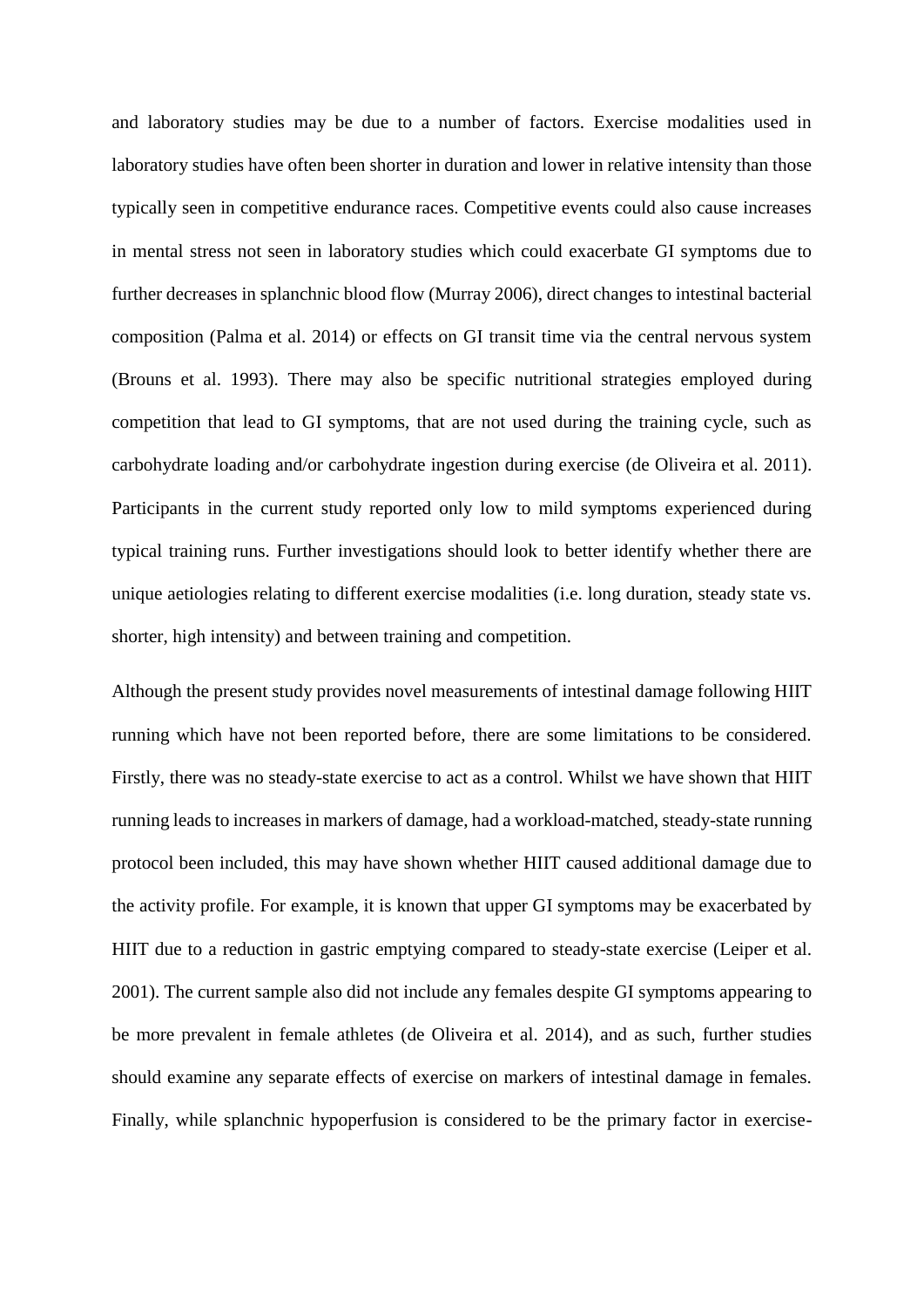induced intestinal damage, this was not directly measured here, due to obvious technical difficulties this would incur during high intensity running.

In summary, we report for the first time that acute high intensity interval running increases gastrointestinal permeability and intestinal cellular damage in trained male runners though such markers do not correlate to symptoms of GI discomfort. Furthermore, by using serum sampling, we also provide novel data by observing that it is possible to detect changes in intestinal permeability over a shorter time-period, which could not be detected via urinary sampling, which may advantageous for any future investigations that involve the participation of elite athletes. Future studies should continue to examine the functional relevance of markers of intestinal damage, particularly during "real-world" training sessions and when there is an absence of symptoms of GI discomfort. Finally, more work is required to accurately report the prevalence of GI symptoms during, and following, different training modalities and further investigations could lead to more understanding of any unique aetiology of symptoms linked with such exercise or the associated training and competition practices.

## **Conflict of Interest**

The authors have no competing interests to declare associated with this manuscript.

#### **Acknowledgments**

The authors would like to thank the technical assistance of Dean Morrey and Gemma Miller and the runners for their commitment to the study. The study received funding in part from Aliment Nutrition<sup>TM</sup>.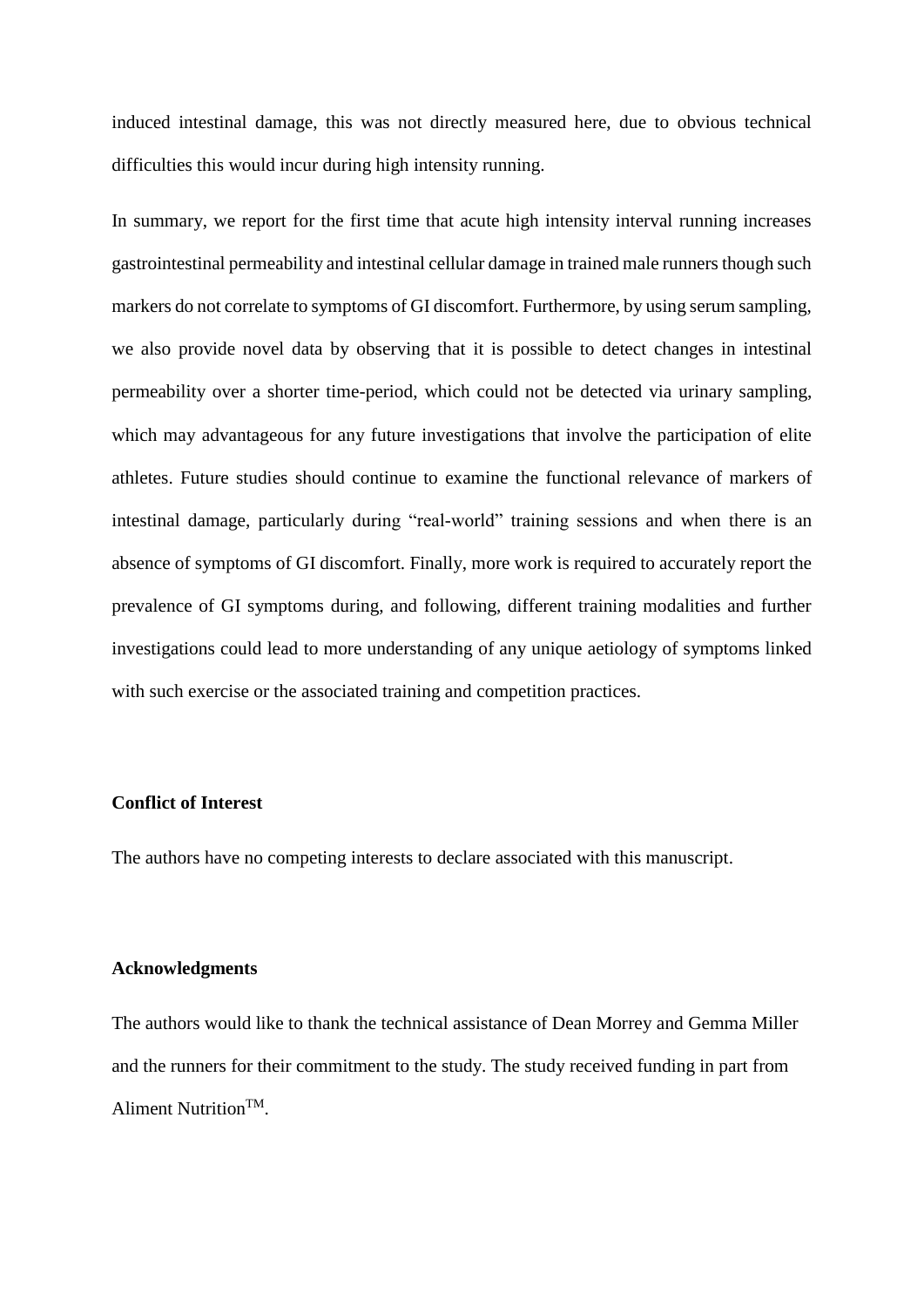References

Altenhoefer, A., Oswald, S., Sonnenborn, U., Enders, C., Schulze, J., Hacker, J., et al. 2004. The probiotic Escherichia coli strain Nissle 1917 interferes with invasion of human intestinal epithelial cells by different enteroinvasive bacterial pathogens. FEMS. Immuno. Med. Mic. **40**: 223-229. doi:10.1016/S0928-8244(03)00368-7

Barberio, M., Elmer, D., Laird, R., Lee, K., Gladden, B., andPascoe, D. 2015. Systemic LPS and Inflammatory Response during Consecutive Days of Exercise in Heat. Int. J. Sports Med. **36**: 262- 270. doi:10.1055/s-0034-1389904

Bartlett, J.D., Close, G.L., MacLaren, D.P., Gregson, W., Drust, B., and Morton, J.P. 2011. Highintensity interval running is perceived to be more enjoyable than moderate-intensity continuous exercise: implications for exercise adherence. J. Sports. Sci **29**: 547-553. doi:10.1080/02640414.2010.545427

Billat, L.V. 2001. Interval training for performance: a scientific and empirical practice. Sports. Med. **31**: 13-31.

Bischoff, S.C., Barbara, G., Buurman, W., Ockhuizen, T., Schulzke, J.-D., Serino, M., et al. 2014. Intestinal permeability–a new target for disease prevention and therapy. BMC gastroenterology, **14**: 1. doi:10.1186/s12876-014-0189-7

Borg, G. 1970. Physical training. 3. Perceived exertion in physical work. Lakartidningen, **67**: 4548- 57.

Brock-Utne, J., Gaffin, S., Wells, M., Gathiram, P., Sohar, E., James, M., et al. 1988. Endotoxaemia in exhausted runners after a long-distance race. S. Afr. Med. J. **73**: 533-536.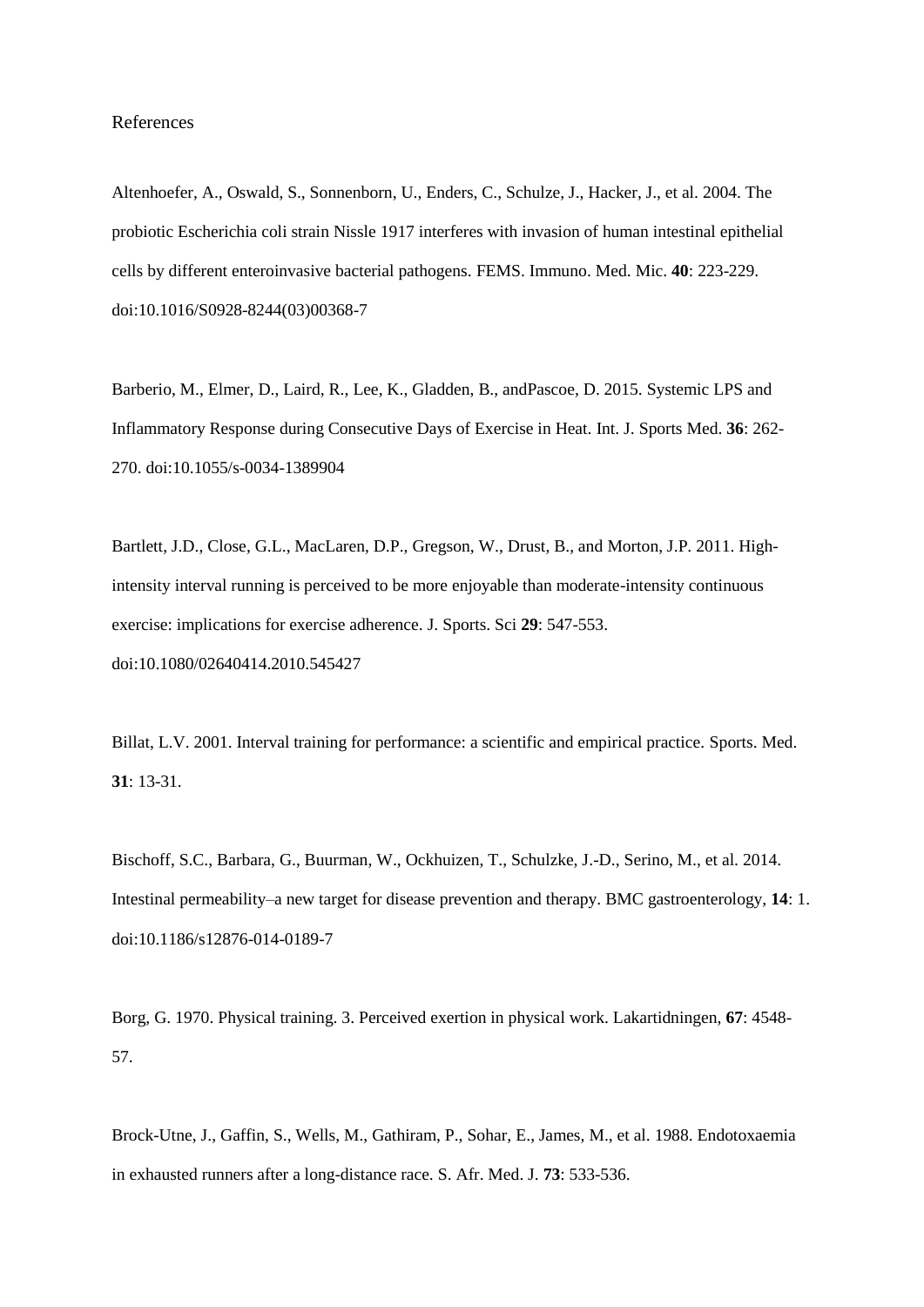Brouns, F. and Beckers, E. 1993. Is the gut an athletic organ? Sports Medicine, **15**: 242-257. Camilleri, M., Nadeau, A., Lamsam, J., Linker Nord, S., Ryks, M., Burton, D., et al. 2010. Understanding measurements of intestinal permeability in healthy humans with urine lactulose and mannitol excretion. Neurogastroent. Motil. **22**: e15-e26. doi:10.1111/j.1365-2982.2009.01361.x

Daussin, F.N., Zoll, J., Dufour, S.P., Ponsot, E., Lonsdorfer-Wolf, E., Doutreleau, S., et al. 2008. Effect of interval versus continuous training on cardiorespiratory and mitochondrial functions: relationship to aerobic performance improvements in sedentary subjects. Am. J. Physiol-reg. J. **295**: R264-R272. doi:10.1152/ajpregu.00875.2007

de Oliveira, E.P. and Burini, R.C. 2011. Food-dependent, exercise-induced gastrointestinal distress. J. Int. Soc. Sports Nutr. **8**: 1.

de Oliveira, E.P., Burini, R.C., and Jeukendrup, A. 2014. Gastrointestinal complaints during exercise: prevalence, etiology, and nutritional recommendations. Sports. Med. **44**: 79-85. doi:10.1007/s40279- 014-0153-2

Derikx, J.P., Matthijsen, R.A., de Bruïne, A.P., van Bijnen, A.A., Heineman, E., van Dam, R.M., et al. 2008. Rapid reversal of human intestinal ischemia-reperfusion induced damage by shedding of injured enterocytes and reepithelialisation. PloS one, **3**: e3428. doi:10.1371/journal.pone.0003428

Dokladny, K., Moseley, P.L., and Ma, T.Y. 2006. Physiologically relevant increase in temperature causes an increase in intestinal epithelial tight junction permeability. Am. J. Physiol-Gastr. L. Physiology, **290**: G204-G212. doi:10.1152/ajpgi.00401.2005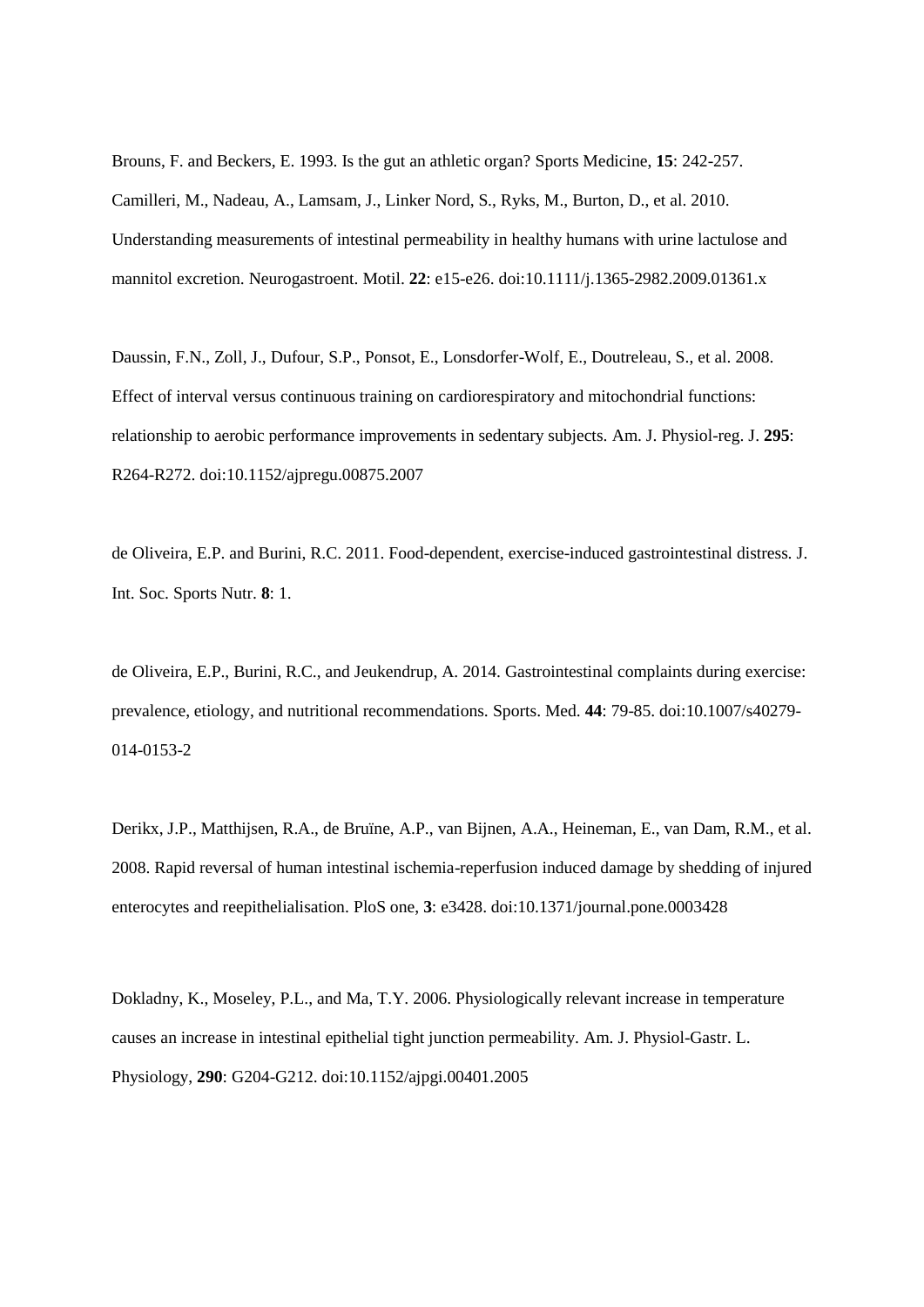Fleming, S., Duncan, A., Russell, R., and Laker, M. 1996. Measurement of sugar probes in serum: an alternative to urine measurement in intestinal permeability testing. Clin. Chem. **42**: 445-448.

Gillen, J.B. and Gibala, M.J. 2013. Is high-intensity interval training a time-efficient exercise strategy to improve health and fitness? Appl. Physiol. Nutr. Metab. **39**: 409-412. doi:10.1139/apnm-2013-0187

Graham, M.J., Lucas, S.J., Francois, M.E., Stavrianeas, S., Parr, E.B., Thomas, K.N., et al. 2016. Low-volume intense exercise elicits post-exercise hypotension and subsequent hypervolemia, irrespective of which limbs are exercised. Frontiers in Physiology, **7**. doi:10.3389/fphys.2016.00199

Haug, T.T., Mykletun, A., and Dahl, A. 2002. Are anxiety and depression related to gastrointestinal symptoms in the general population? Scand. J. Gastroentero. **37**: 294-298.

JanssenDuijghuijsen, L.M., Mensink, M., Lenaerts, K., Fiedorowicz, E., van Dartel, D.A., Mes, J.J., et al. 2016. The effect of endurance exercise on intestinal integrity in well‐trained healthy men. Physiological Reports, **4**: e12994. doi:10.14814/phy2.12994

Jeukendrup, A., Vet-Joop, K., Sturk, A., Stegen, J., Senden, J., Saris, W., et al. 2000. Relationship between gastro-intestinal complaints and endotoxaemia, cytokine release and the acute-phase reaction during and after a long-distance triathlon in highly trained men. Clin. Sci. **98**: 47-55. doi:10.1042/Cs19990258

Kargotich, S., Goodman, C., Keast, D., and Morton, A.R. 1998. The influence of exercise-induced plasma volume changes on the interpretation of biochemical parameters used for monitoring exercise, training and sport. Sports. Med. **26**: 101-117. doi:10.2165/00007256-199826020-00004

Kavouras, S.A. 2002. Assessing hydration status. Curr. Opin. Clin. Nutr. Metab. Care. **5**: 519-524.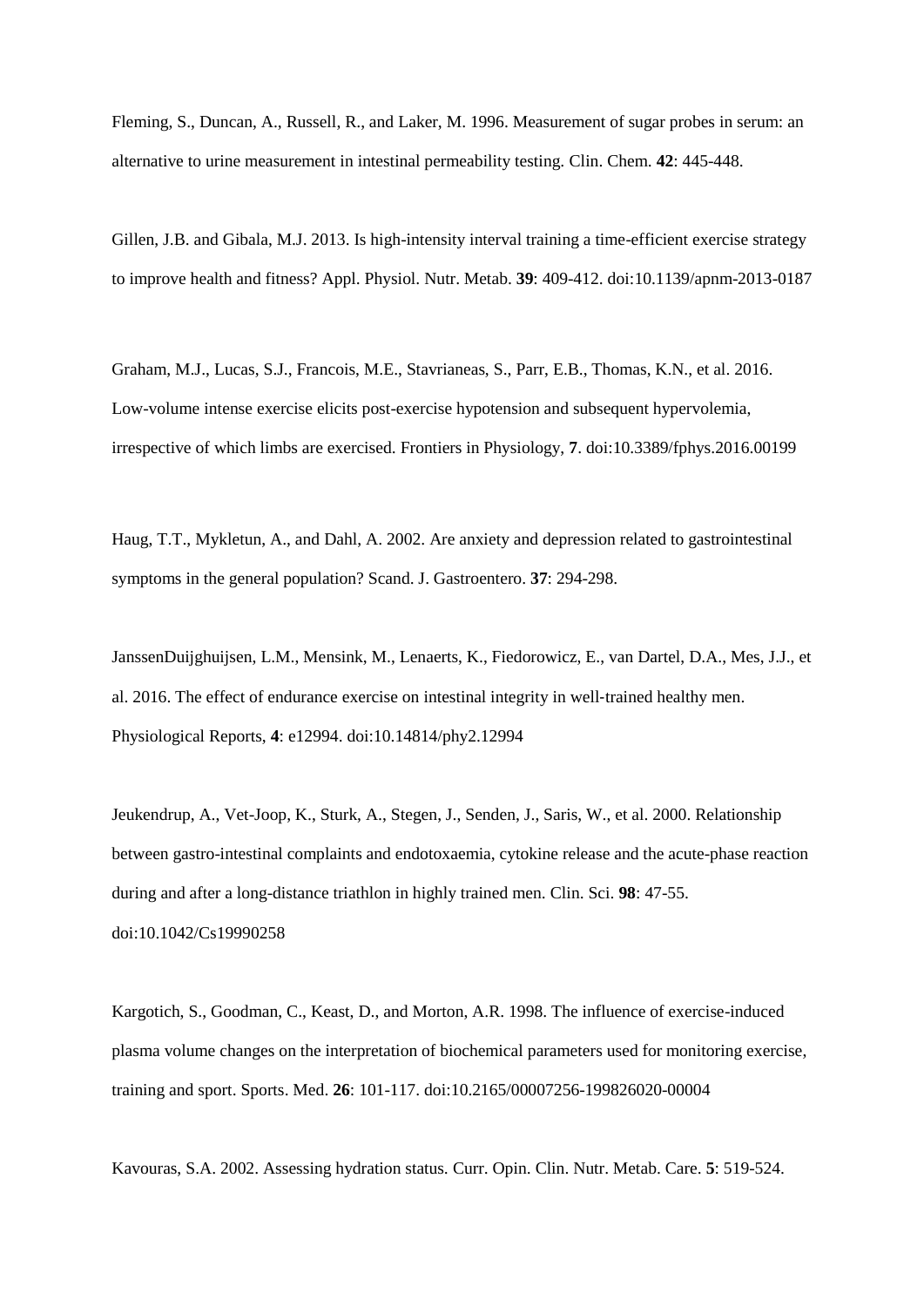Lambert, G., Lang, J., Bull, A., Pfeifer, P., Eckerson, J., Moore, G., et al. 2008. Fluid restriction during running increases GI permeability. Int. J. Sports Med. **29**: 194-198. doi:10.1055/s-2007- 965163

Lambert, G.P. 2004. Role of gastrointestinal permeability in exertional heatstroke. Exercise. Sport. Sci. R. **32**: 185-190.

Leiper, J.B., Broad, N.P., and Maughan, R.J. 2001. Effect of intermittent high-intensity exercise on gastric emptying in man. Med. Sci. Sport. Exer. **33**: 1270-1278.

Marchbank, T., Davison, G., Oakes, J.R., Ghatei, M.A., Patterson, M., Moyer, M.P., et al. 2011. The nutriceutical bovine colostrum truncates the increase in gut permeability caused by heavy exercise in athletes. Am. J. Physiol-Gastr. L. **300**: G477-G484. doi:10.1152/ajpgi.00281.2010

Matzarakis, A., Mayer, H., and Iziomon, M.G. 1999. Applications of a universal thermal index: physiological equivalent temperature. Int. J. Biometeorol. **43**: 76-84.

McAllister, R.M. 1998. Adaptations in control of blood flow with training: splanchnic and renal blood flows. Med. Sci. Sport. Exer. **30**: 375-381.

Michel, C. and Curry, F. 1999. Microvascular permeability. Physiological reviews, **79**: 703-761.

Moncada-Jiménez, J., Plaisance, E.P., Mestek, M.L., Araya-Ramírez, F., Ratcliff, L., Taylor, J.K., et al. 2009. Initial metabolic state and exercise-induced endotoxaemia are unrelated to gastrointestinal symptoms during exercise. J. Sports Sci. Med. **8**: 252.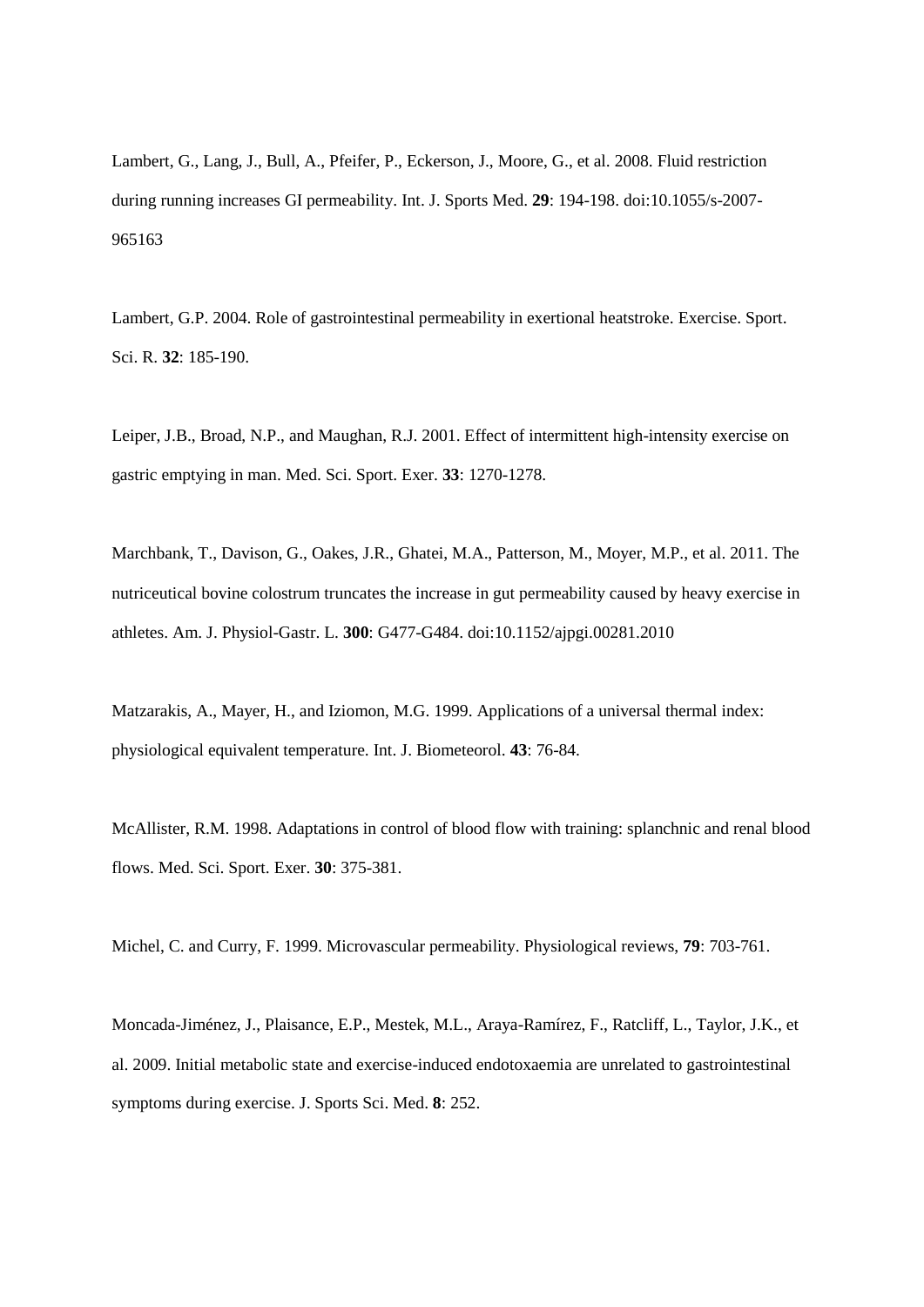Morrison, S.A., Cheung, S.S., and Cotter, J.D. 2014. Bovine colostrum, training status, and gastrointestinal permeability during exercise in the heat: a placebo-controlled double-blind study. Appl. Physiol. Nutr. Metab. **39**: 1070-1082. doi:10.1139/apnm-2013-0583

Murray, R. 2006. Training the gut for competition. Curr. Sports. Med. Rep. **5**: 161-164.

Nieman, D.C., Henson, D.A., Dumke, C.L., Oley, K., McAnulty, S.R., Davis, J.M., et al. 2006. Ibuprofen use, endotoxemia, inflammation, and plasma cytokines during ultramarathon competition. Brain. Behav. Immun. **20**: 578-584.

Nieuwenhoven, V. 1999. The effect of physical exercise on parameters of gastrointestinal function. Neurogastroent. Motil. **11**: 431-439.

Otte, J.A., Oostveen, E., Geelkerken, R.H., Groeneveld, A.J., and Kolkman, J.J. 2001. Exercise induces gastric ischemia in healthy volunteers: a tonometry study. J. App. Physiol. **91**: 866-871.

Palma, G., Collins, S.M., Bercik, P., and Verdu, E.F. 2014. The microbiota–gut–brain axis in gastrointestinal disorders: stressed bugs, stressed brain or both? J. Physiol. **592**: 2989-2997.

Pals, K.L., Chang, R.-T., Ryan, A.J., and Gisolfi, C.V. 1997. Effect of running intensity on intestinal permeability. J. App. Physiol. **82**: 571-576.

Pelsers, M.M., Namiot, Z., Kisielewski, W., Namiot, A., Januszkiewicz, M., Hermens, W.T., et al. 2003. Intestinal-type and liver-type fatty acid-binding protein in the intestine. Tissue distribution and clinical utility. Clin. Biochem. **36**: 529-535.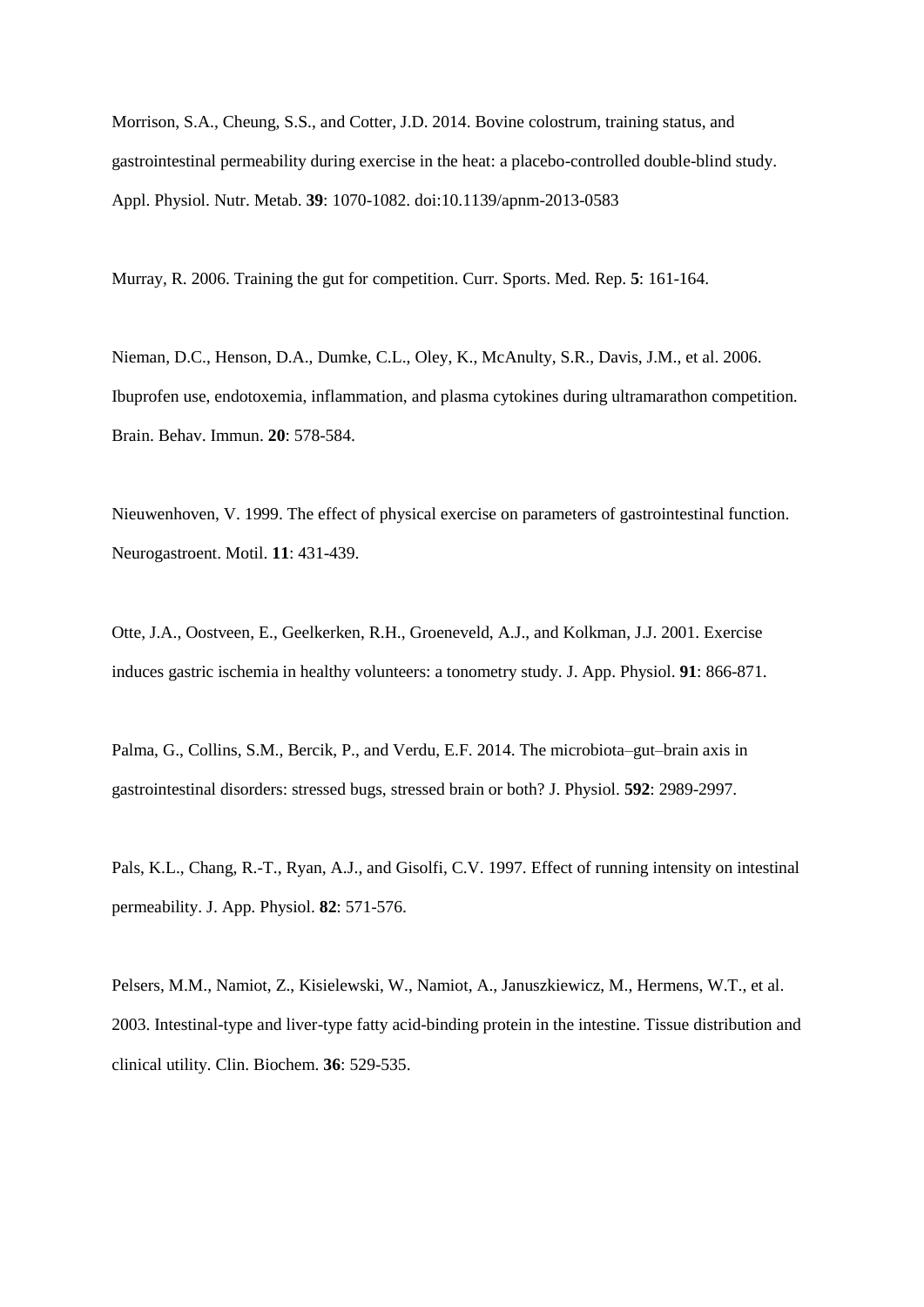Peters, H., Bos, M., Seebregts, L., Akkermans, L., van Berge Henegouwen, G., Bol, E., et al. 1999. Gastrointestinal symptoms in long-distance runners, cyclists, and triathletes: prevalence, medication, and etiology. Am. J. Gastroenterol. **94**: 1570-1581. doi:10.1111/j.1572-0241.1999.01147.x

Pfeiffer, B., Cotterill, A., Grathwohl, D., Stellingwerff, T., and Jeukendrup, A.E. 2009. The effect of carbohydrate gels on gastrointestinal tolerance during a 16-km run. Int. J. Sport Nutr. **19**: 485.

Pfeiffer, B., Stellingwerff, T., Hodgson, A.B., Randell, R., Pottgen, K., Res, P., et al. 2012. Nutritional intake and gastrointestinal problems during competitive endurance events. Med. Sci. Sports. Exerc. **44**: 344-51. doi:10.1249/MSS.0b013e31822dc809

Riddoch, C. and Trinick, T. 1988. Gastrointestinal disturbances in marathon runners. Br. J. Sports Med. **22**: 71-74.

Seiler, S. 2010. What is best practice for training intensity and duration distribution in endurance athletes. Int. J. Sports. Physiol. Perform. **5**: 276-291.

Sessions, J., Bourbeau, K., Rosinski, M., Szczygiel, T., Nelson, R., Sharma, N., et al. 2016. Carbohydrate gel ingestion during running in the heat on markers of gastrointestinal distress. Eur. J. Sport Sci. **16**: 1-9. doi:10.1080/17461391.2016.1140231

Stuempfle, K.J. and Hoffman, M.D. 2015. Gastrointestinal distress is common during a 161-km ultramarathon. J. Sports Sci. **33**: 1814-1821. doi:10.1080/02640414.2015.1012104

Ter Steege, R.W., Van Der Palen, J., and Kolkman, J.J. 2008. Prevalence of gastrointestinal complaints in runners competing in a long-distance run: an internet-based observational study in 1281 subjects. Scand. J. Gastroenterol., **43**: 1477-1482. doi:10.1080/00365520802321170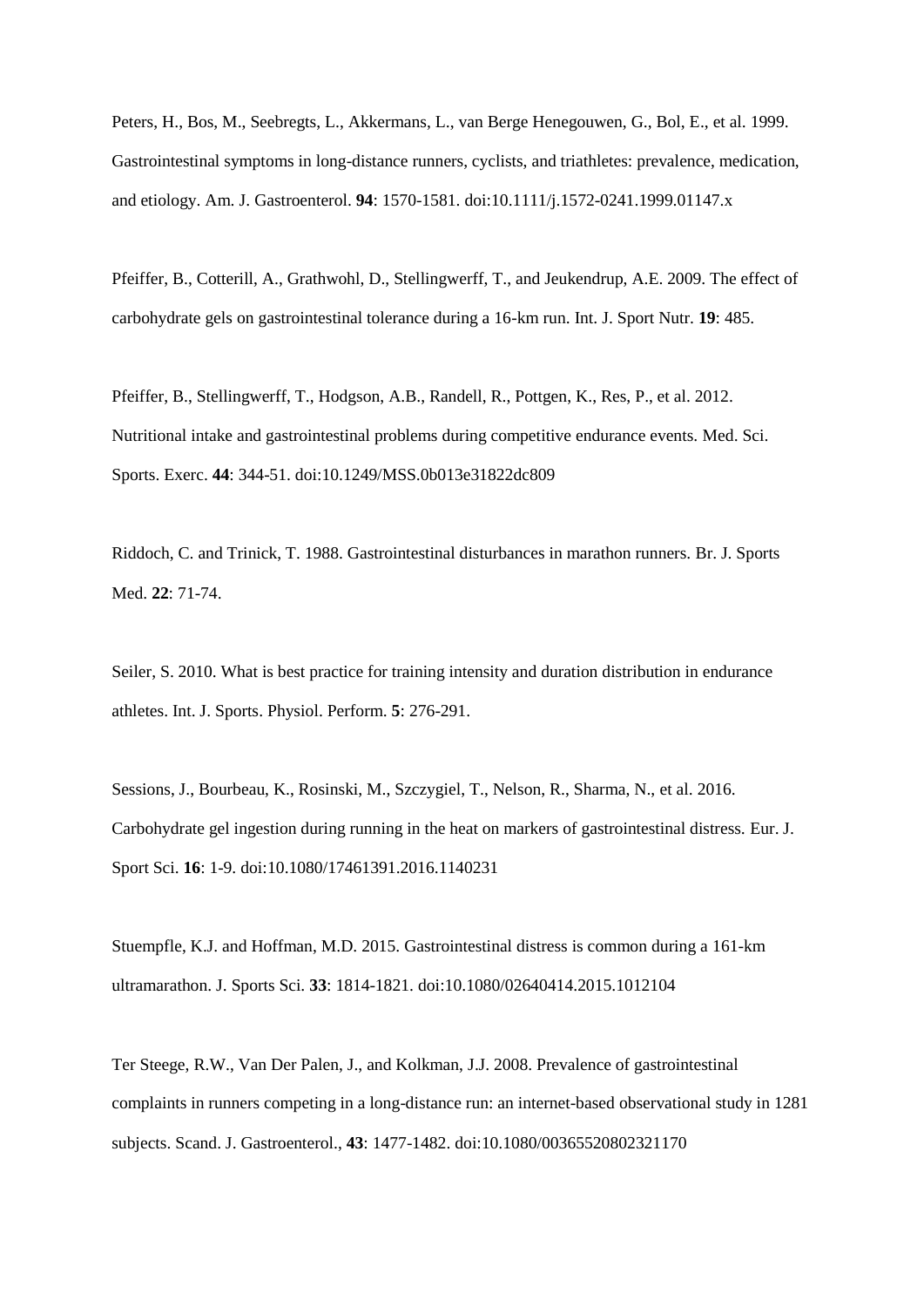Trapp, E., Chisholm, D., Freund, J., and Boutcher, S. 2008. The effects of high-intensity intermittent exercise training on fat loss and fasting insulin levels of young women. Int. J. Obes. **32**: 684-691. doi:10.1038/sj.ijo.0803781

Travis, S. and Menzies, I. 1992. Intestinal permeability: functional assessment and significance. Clin. Sci. **82**: 471-88.

van Wijck, K., Lenaerts, K., Grootjans, J., Wijnands, K.A., Poeze, M., van Loon, L.J., et al. 2012. Physiology and pathophysiology of splanchnic hypoperfusion and intestinal injury during exercise: strategies for evaluation and prevention. Am J. Physiol. Gastrointest. Liver Physiol. **303**: G155-G168. doi:10.1152/ajpgi.00066.2012

Van Wijck, K., Lenaerts, K., Van Loon, L.J., Peters, W.H., Buurman, W.A., andDejong, C.H. 2011. Exercise-induced splanchnic hypoperfusion results in gut dysfunction in healthy men. PloS one, **6**: e22366. doi:10.1371/journal.pone.0022366

van Wijck, K., Pennings, B., van Bijnen, A.A., Senden, J.M., Buurman, W.A., Dejong, C.H., et al. 2013a. Dietary protein digestion and absorption are impaired during acute postexercise recovery in young men. Am. J. Physiol. Regul. Integr. Comp. Physiol. **304**: R356-R361. doi:10.1152/ajpregu.00294.2012

van Wijck, K., Verlinden, T.J., van Eijk, H.M., Dekker, J., Buurman, W.A., Dejong, C.H., et al. 2013b. Novel multi-sugar assay for site-specific gastrointestinal permeability analysis: a randomized controlled crossover trial. Clin. Nutr. **32**: 245-251. doi:10.1016/j.clnu.2012.06.014

Zuhl, M., Schneider, S., Lanphere, K., Conn, C., Dokladny, K., and Moseley, P. 2012. Exercise regulation of intestinal tight junction proteins. Bri. J. Sports Med. **48**: bjsports-2012-091585. doi:10.1136/bjsports-2012-091585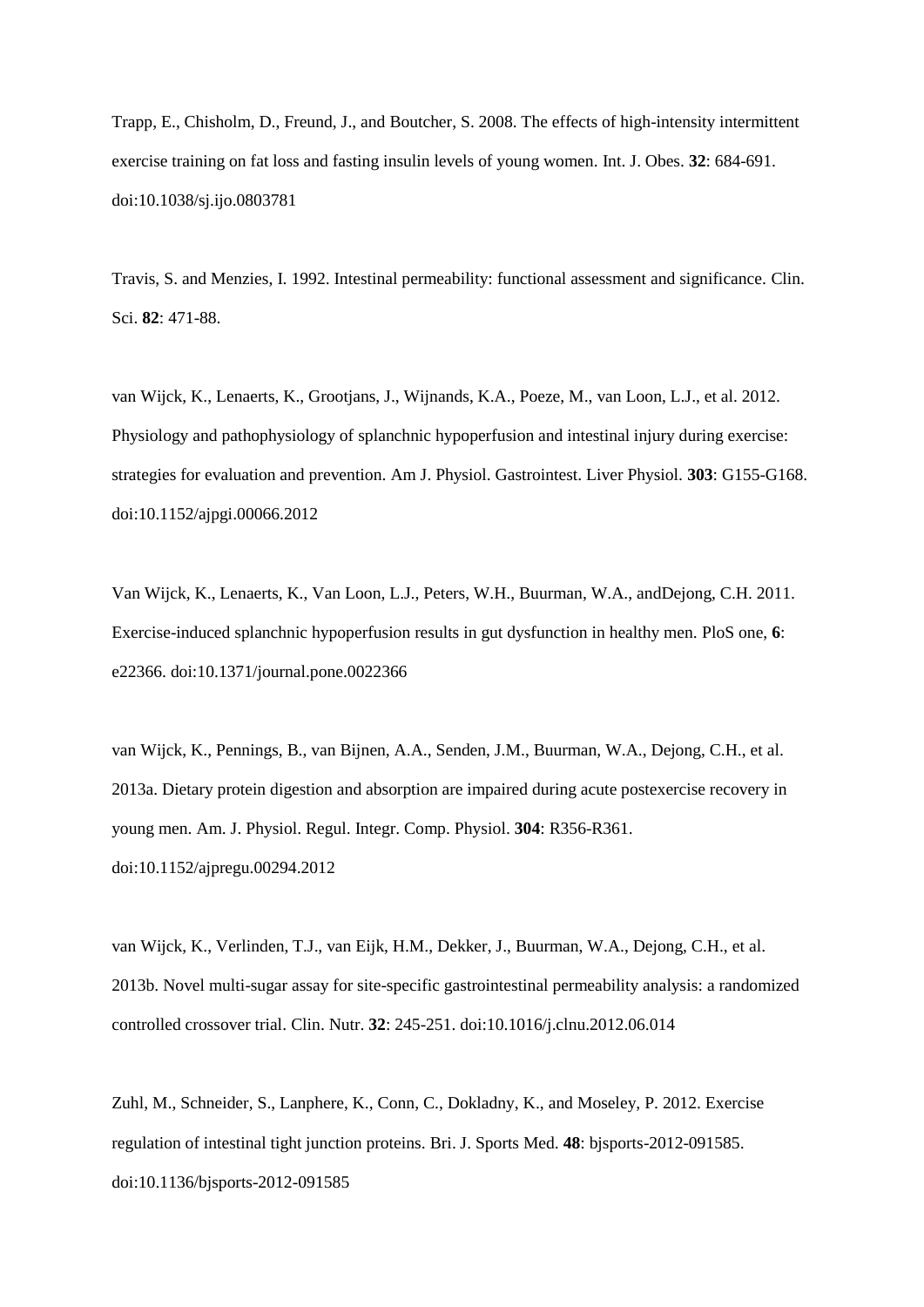Zuhl, M.N., Lanphere, K.R., Kravitz, L., Mermier, C.M., Schneider, S., Dokladny, K., et al. 2014. Effects of oral glutamine supplementation on exercise-induced gastrointestinal permeability and tight junction protein expression. J. App. Physiol. **116**: 183-191. doi:10.1152/japplphysiol.00646.2013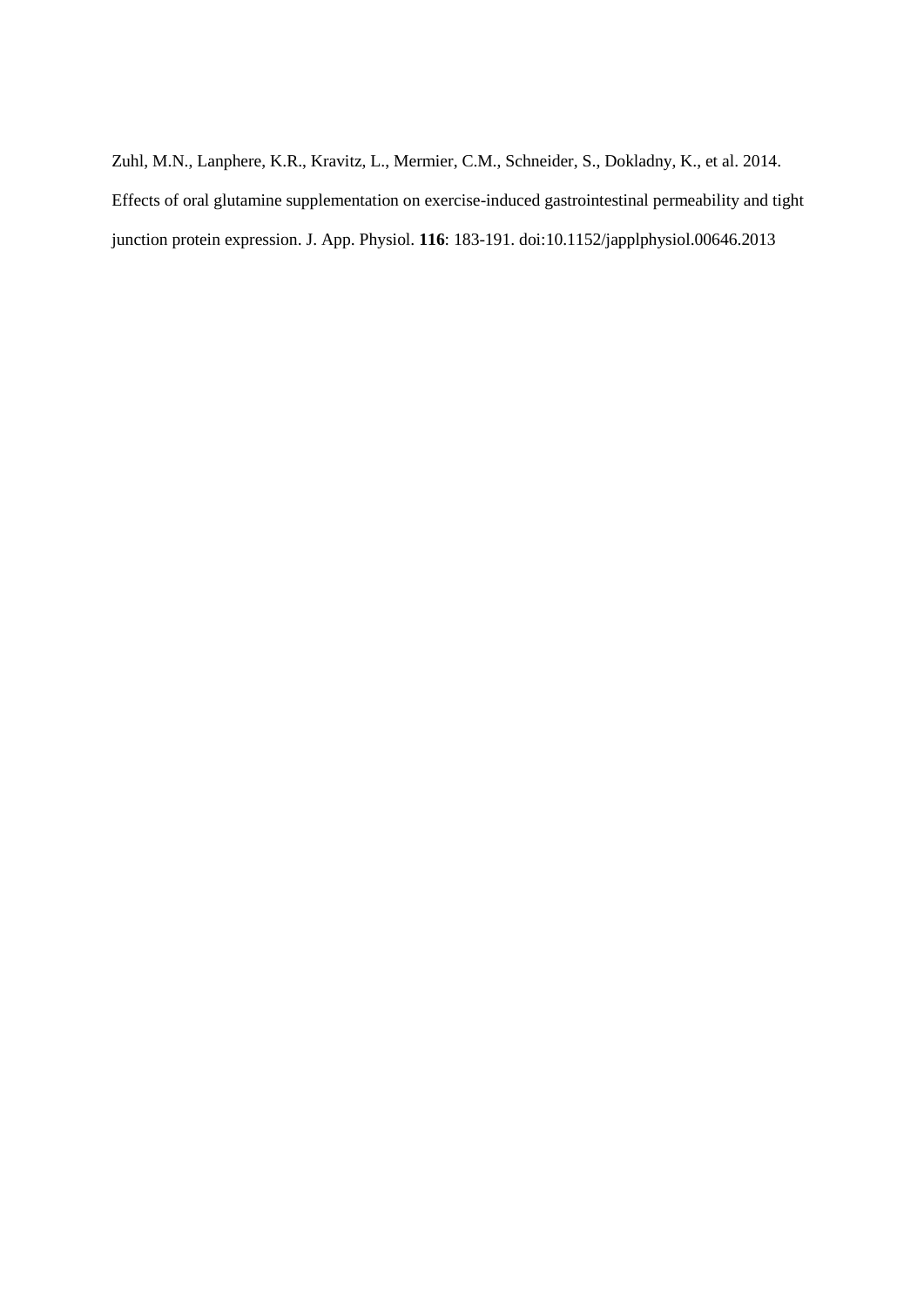|                       |          | <b>Exercise</b> |          |          | 24 hours    |          |
|-----------------------|----------|-----------------|----------|----------|-------------|----------|
| Symptom               | Rest     | <b>HIIT</b>     | Wilcoxon | Rest     | <b>HIIT</b> | Wilcoxon |
|                       |          |                 | p value  |          |             | p value  |
| Side stitch           | 0(0)     | $0(0-1)$        | 0.317    | 0(0)     | 0(0)        | 1.000    |
| Nausea                | $0(0-1)$ | $0(0-5)$        | 0.157    | 0(0)     | $0(0-1)$    | 0.157    |
| <b>Bloating</b>       | $0(0-1)$ | $1(0-6)$        | $0.027*$ | $1(0-2)$ | $2(0-8)$    | $0.034*$ |
| Urge to burp          | $0(0-2)$ | $1(0-6)$        | $0.027*$ | $0(0-3)$ | $0(0-2)$    | 0.915    |
| Urge to vomit         | 0(0)     | $0(0-4)$        | 0.109    | 0(0)     | $0(0-2)$    | 0.317    |
| Urge to defecate      | $0(0-1)$ | $0(0-8)$        | 0.062    | $2(0-5)$ | $3(0-6)$    | 0.150    |
| Diarrhea              | $0(0-3)$ | $0(0-3)$        | 0.0785   | $0(0-3)$ | $0(0-3)$    | 0.785    |
| Flatulence            | $1(0-2)$ | $2(0-6)$        | $0.037*$ | $0(0-4)$ | $2(0-5)$    | 0.018    |
| <b>Stomach Cramps</b> | $0(0-5)$ | $0(0-6)$        | 0.833    | 0(0)     | $0.9(0-8)$  | $0.042*$ |
| Stomach upsets        | $0(0-3)$ | $0(0-4)$        | 0.139    | $0(0-1)$ | $0(0-3)$    | 0.285    |

Table 1. GI symptoms during rest and HIIT conditions and the following 24 hours.

Data are median and range. \* higher GI symptom scores following HIIT versus rest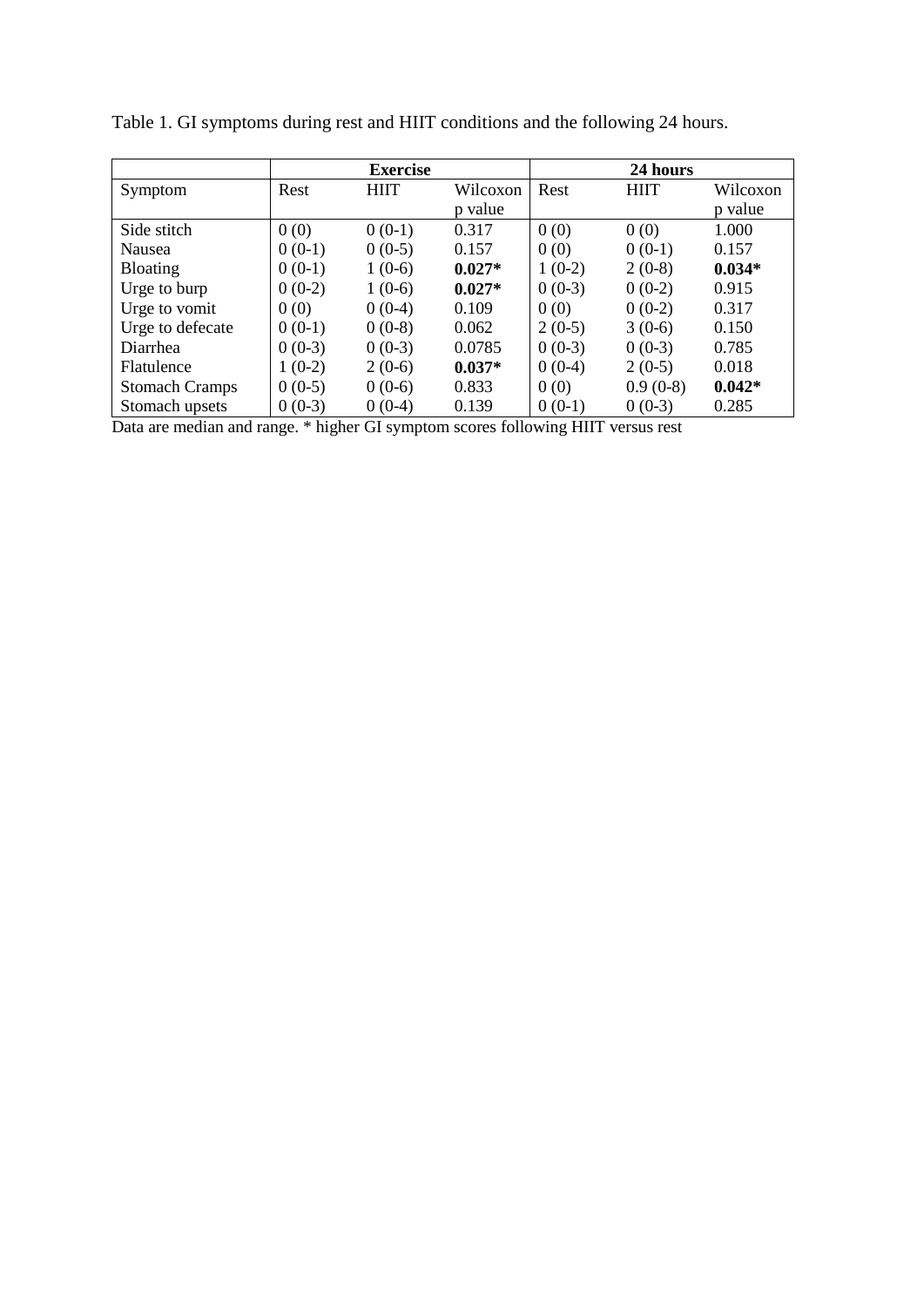|                 | <b>I-FABP</b>      |                | L:R                |                |
|-----------------|--------------------|----------------|--------------------|----------------|
| <b>Symptom</b>  | <b>Correlation</b> | <i>p</i> value | <b>Correlation</b> | <i>p</i> value |
| Exercise        |                    |                |                    |                |
| <b>Bloating</b> | 0.0114             | 0.739          | 0.084              | 0.826          |
| Urge to burp    | 0.071              | 0.835          | $-0.324$           | 0.392          |
| Flatulence      | 0.206              | 0.544          | $-0.068$           | 0.861          |
|                 |                    |                |                    |                |
| 24 hours        |                    |                |                    |                |
| <b>Bloating</b> | $-0.066$           | 0.848          | $-0.172$           | 0.484          |
| Flatulence      | 0.343              | 0.302          | $-0.358$           | 0.384          |

Table 2. Correlations between GI symptoms with I-FABP and L:R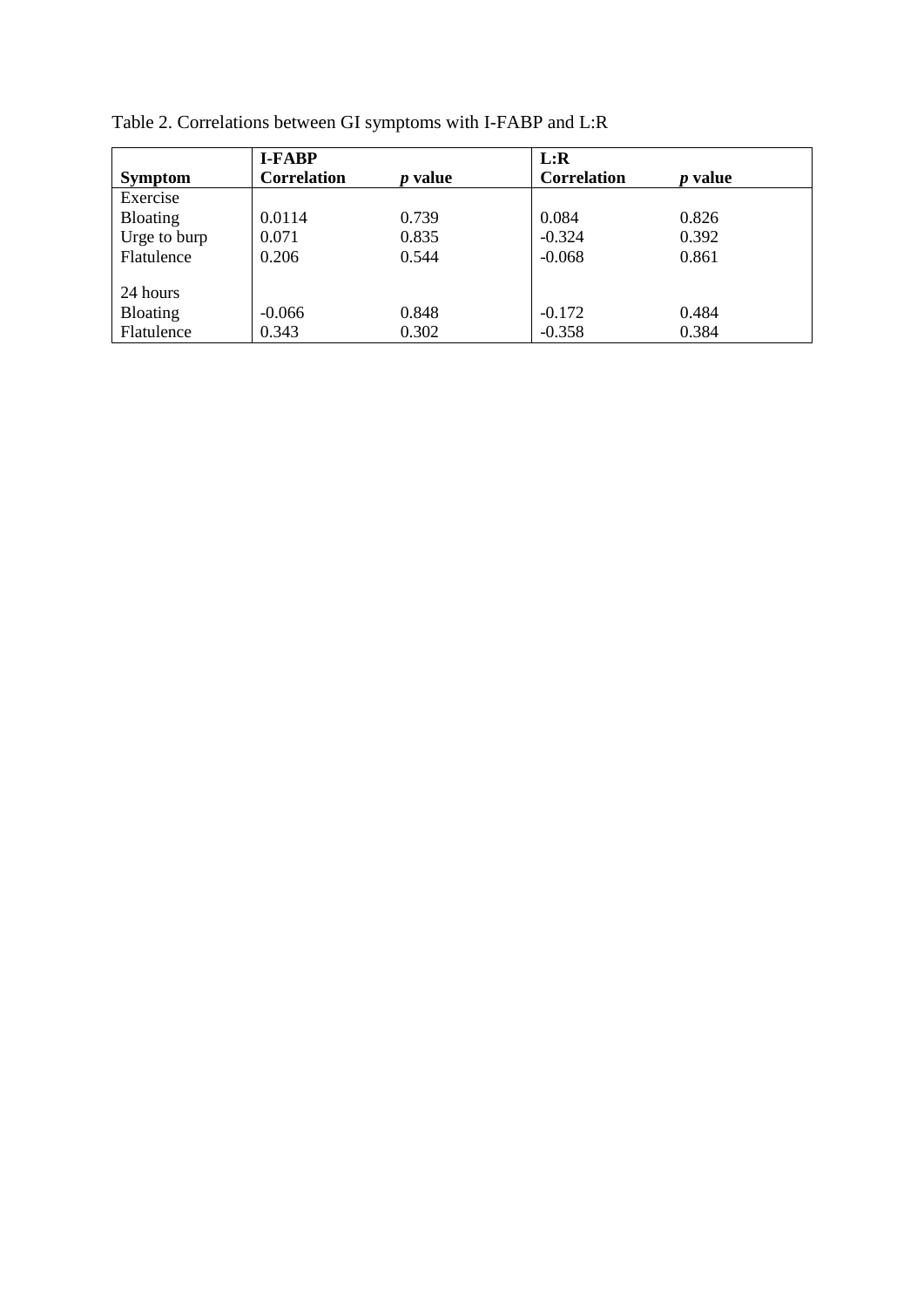Fig. 1. Schematic overview of the experimental protocol. Urine and blood samples were taken at the same corresponding time points during rest as they were during HIIT

Fig. 2. Mean (±SD) plasma I-FABP concentrations during rest and HIIT conditions. \* Significant difference between baseline (*p* < 0.05)

Fig.3 Mean and individual serum (A) and urinary (B) lactulose to rhamnose ratios during rest and HIIT. *p* < 0.001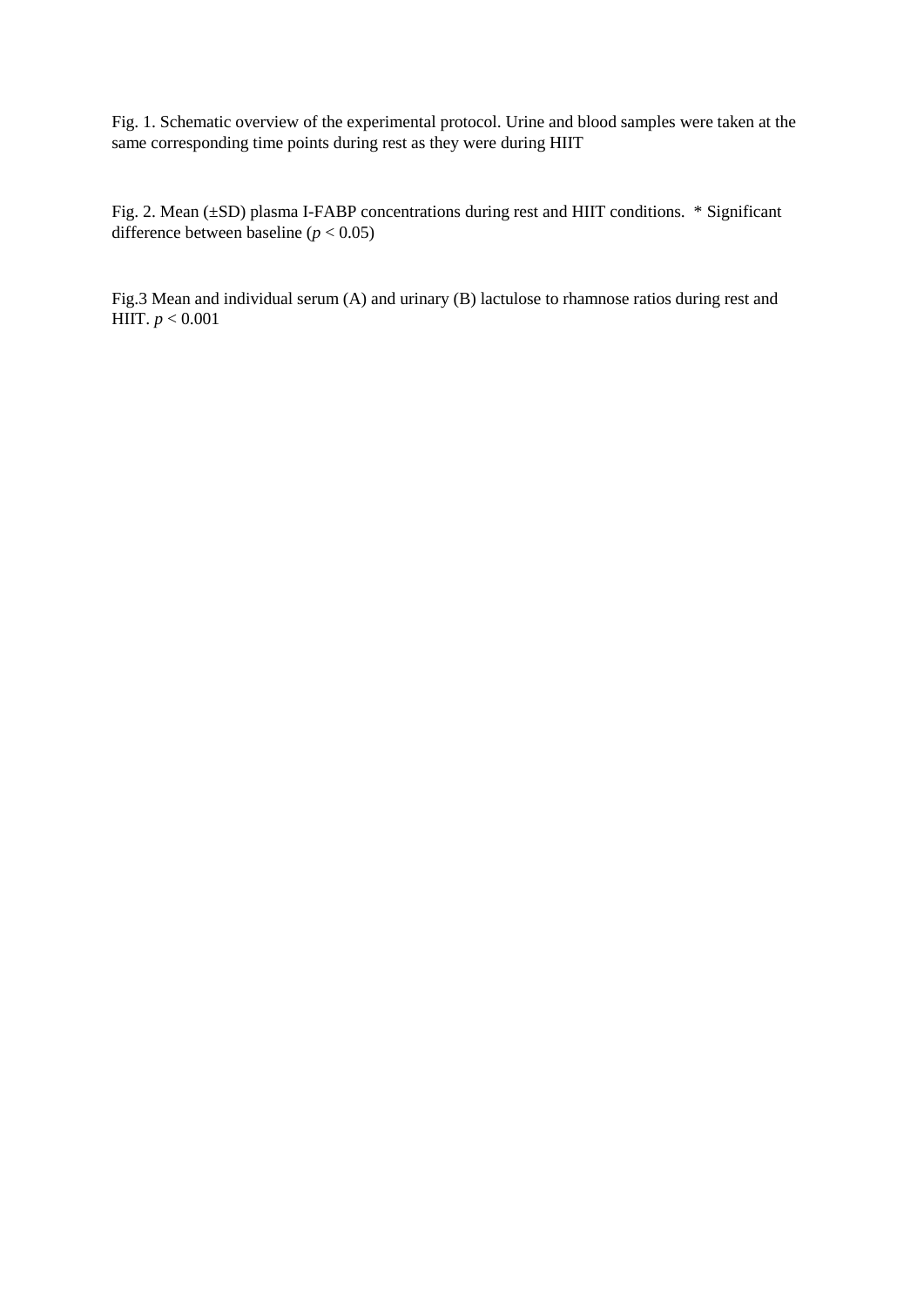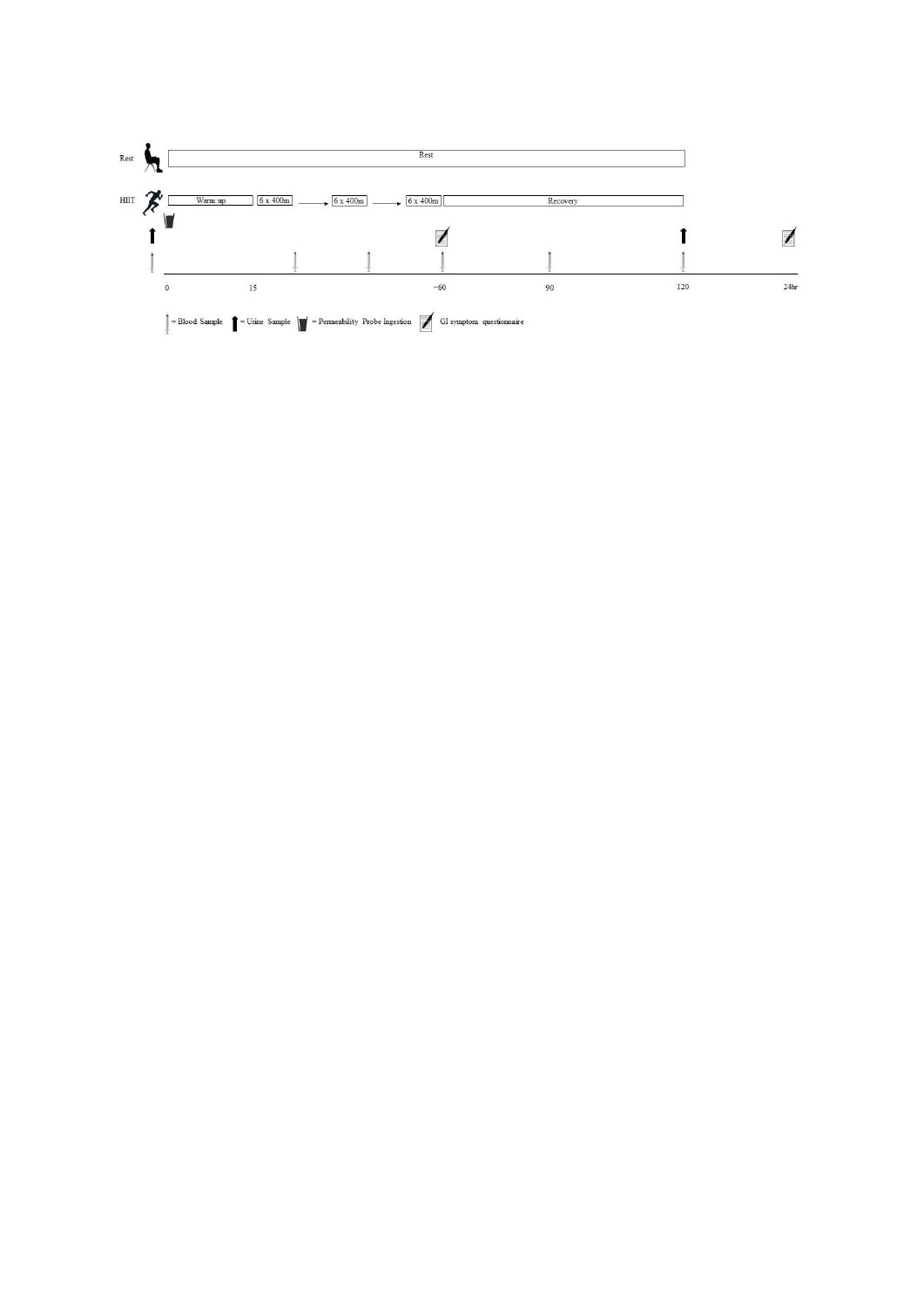